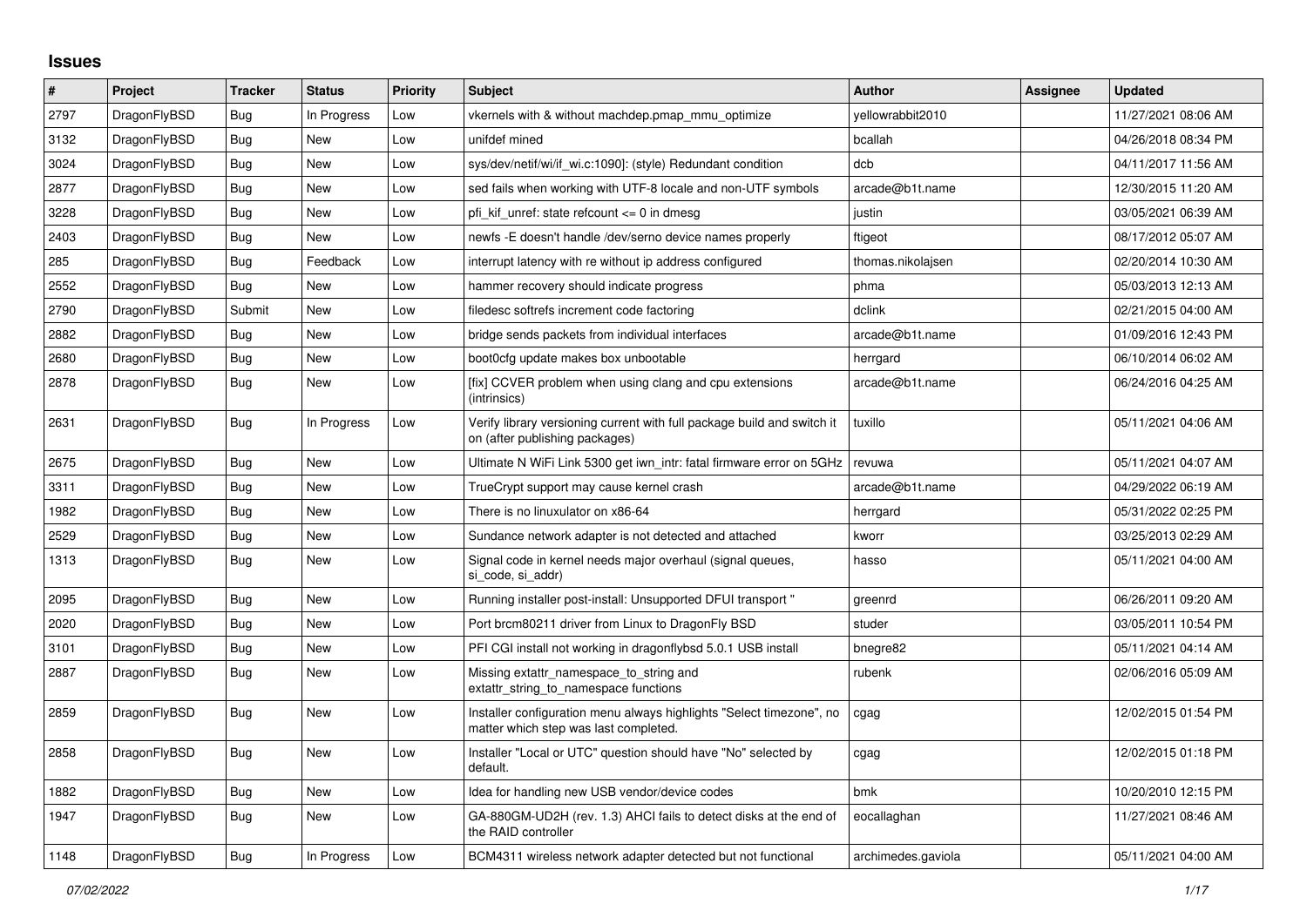| $\sharp$ | Project      | <b>Tracker</b> | <b>Status</b> | <b>Priority</b> | Subject                                                                                                | <b>Author</b>      | Assignee | <b>Updated</b>      |
|----------|--------------|----------------|---------------|-----------------|--------------------------------------------------------------------------------------------------------|--------------------|----------|---------------------|
| 2636     | DragonFlyBSD | Bug            | Feedback      | Low             | Add -x flag to iostat (a la solaris)                                                                   | tuxillo            |          | 05/11/2021 04:07 AM |
| 3107     | DragonFlyBSD | Bug            | <b>New</b>    | Low             | ACPI interrupt storm when loading i915 on Lenovo T460                                                  | oyvinht            |          | 07/15/2020 07:01 AM |
| 725      | DragonFlyBSD | <b>Bug</b>     | In Progress   | Low             | 'make distribution' fails w/'ro' /usr/obj                                                              | c.turner           |          | 03/09/2013 01:01 PM |
| 2931     | DragonFlyBSD | <b>Bug</b>     | New           | Low             | 'gdb' of 'vkernel' unable to print backtrace                                                           | tofergus           |          | 07/26/2016 01:51 PM |
| 1387     | DragonFlyBSD | Bug            | Feedback      | Normal          | zero-size malloc and ps: kvm_getprocs: Bad address                                                     | qhwt+dfly          |          | 05/11/2021 04:00 AM |
| 3219     | DragonFlyBSD | <b>Bug</b>     | <b>New</b>    | Normal          | x11/xorg port can not be build                                                                         | <b>UlasSAYGIN</b>  |          | 03/31/2020 08:57 AM |
| 2840     | DragonFlyBSD | Bug            | New           | Normal          | wrong voltage is reported                                                                              | yellowrabbit2010   |          | 09/11/2015 06:09 PM |
| 2412     | DragonFlyBSD | <b>Bug</b>     | <b>New</b>    | Normal          | wlan0 fails to get address via dhclient                                                                | nonsolosoft        |          | 08/30/2012 05:55 AM |
| 1941     | DragonFlyBSD | <b>Bug</b>     | New           | Normal          | wlan config crash                                                                                      | abandon.every.hope |          | 12/24/2010 07:54 PM |
| 3231     | DragonFlyBSD | Bug            | New           | Normal          | wifi drops on 5.8                                                                                      | tse                |          | 04/06/2020 05:08 AM |
| 243      | DragonFlyBSD | Bug            | Feedback      | Normal          | weird behavior in the shell                                                                            | swildner           |          | 05/31/2022 02:51 PM |
| 1850     | DragonFlyBSD | Bug            | <b>New</b>    | Normal          | volume-add on hammer root fs panic                                                                     | Johannes.Hofmann   |          | 04/18/2019 04:27 AM |
| 2154     | DragonFlyBSD | Bug            | New           | Normal          | vkernel copyout() doesn't return EFAULT on error                                                       | vsrinivas          |          | 10/20/2011 03:53 AM |
| 1429     | DragonFlyBSD | Bug            | Feedback      | Normal          | vkernel bug - "mfree: m->m_nextpkt != NULL"                                                            | dillon             |          | 05/11/2021 04:00 AM |
| 2493     | DragonFlyBSD | <b>Bug</b>     | New           | Normal          | vidcontrol: invalid video mode name                                                                    | Svarov             |          | 01/24/2013 09:55 AM |
| 2224     | DragonFlyBSD | Bug            | New           | Normal          | v2.13.0.291.gaa7ec - Panic on fq while installing world                                                | tuxillo            |          | 11/18/2011 01:40 AM |
| 3206     | DragonFlyBSD | Submit         | New           | Normal          | update psm/kbd to FreeBSD 12.0 code                                                                    | htse               |          | 10/05/2019 03:49 PM |
| 3282     | DragonFlyBSD | <b>Bug</b>     | New           | Normal          | unexpected errno value from fopen()                                                                    | bhaible            |          | 07/10/2021 03:34 AM |
| 2708     | DragonFlyBSD | Bug            | <b>New</b>    | Normal          | unable to send TCP nor UDP on age(4) interface                                                         | dermiste           |          | 05/11/2021 03:54 AM |
| 3239     | DragonFlyBSD | Bug            | New           | Normal          | unable to SIGKILL glitched emacs                                                                       | piecuch            |          | 05/26/2020 03:30 AM |
| 3184     | DragonFlyBSD | <b>Bug</b>     | <b>New</b>    | Normal          | tsleep(9) return value when PCATCH specified                                                           | tkusumi            |          | 04/03/2019 06:49 AM |
| 3196     | DragonFlyBSD | <b>Bug</b>     | New           | Normal          | test issue after redmine upgrade (2)                                                                   | tuxillo            |          | 07/05/2019 04:33 AM |
| 3252     | DragonFlyBSD | Bug            | <b>New</b>    | Normal          | tcsetattr/tcgetattr set errno incorrectly on non-TTY                                                   | tonyc              |          | 10/26/2020 09:34 PM |
| 2248     | DragonFlyBSD | <b>Bug</b>     | New           | Normal          | sysctl panic                                                                                           | pavalos            |          | 11/23/2011 06:23 PM |
| 3025     | DragonFlyBSD | Bug            | New           | Normal          | sys/dev/powermng/powernow/powernow.c:284: bad comparison?                                              | dcb                |          | 09/23/2017 07:45 AM |
| 3076     | DragonFlyBSD | Bug            | <b>New</b>    | Normal          | sys/dev/netif/ig_hal/e1000_ich8lan.c:1594: sanity checking mixup?                                      | dcb                |          | 10/11/2017 01:58 AM |
| 3022     | DragonFlyBSD | Bug            | New           | Normal          | sys/dev/netif/ath/ath/if_ath.c:2142: strange bitmask?                                                  | dcb                |          | 04/11/2017 11:49 AM |
| 3021     | DragonFlyBSD | <b>Bug</b>     | In Progress   | Normal          | sys/dev/drm/i915/i915_gem_stolen.c:115]: (error) Signed integer<br>overflow for expression '65535<<20' | dcb                |          | 04/11/2017 12:46 PM |
| 3018     | DragonFlyBSD | <b>Bug</b>     | New           | Normal          | sys/bus/u4b/wlan/if_run.c:5464]: (style) Redundant condition                                           | dcb                |          | 04/11/2017 11:26 AM |
| 2957     | DragonFlyBSD | Bug            | Feedback      | Normal          | swapoff -a followed by swapon -a doesn't give your swap back                                           | neilb              |          | 10/09/2016 04:17 AM |
| 2892     | DragonFlyBSD | <b>Bug</b>     | <b>New</b>    | Normal          | swap_pager:indefinite wait bufferf error                                                               | Ihmwzy             |          | 02/21/2016 10:32 PM |
| 3209     | DragonFlyBSD | <b>Bug</b>     | New           | Normal          | svc has some minor bugs                                                                                | arcade@b1t.name    |          | 10/24/2019 09:08 AM |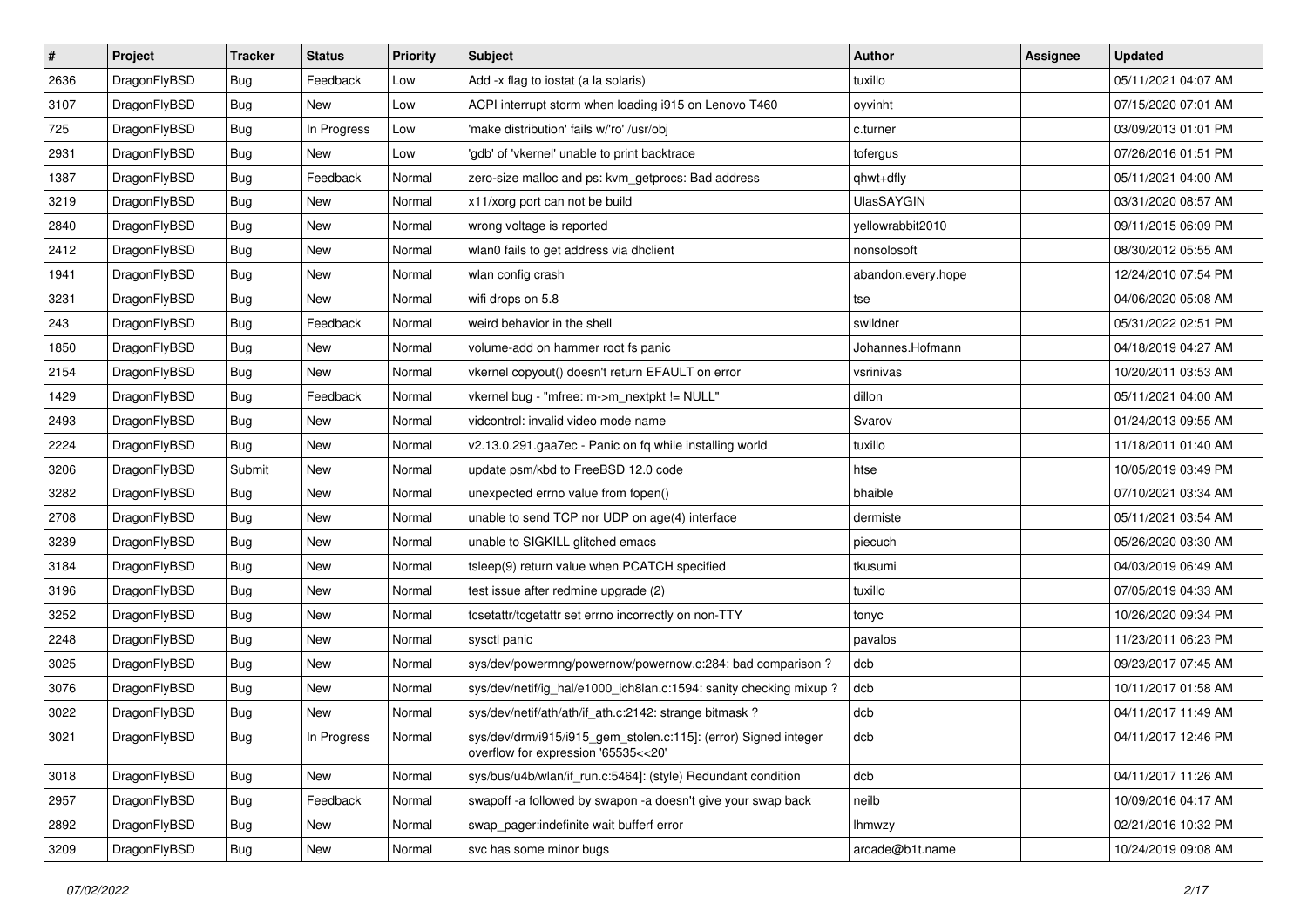| $\sharp$ | Project      | <b>Tracker</b> | <b>Status</b> | <b>Priority</b> | Subject                                                                                                        | <b>Author</b> | Assignee | <b>Updated</b>      |
|----------|--------------|----------------|---------------|-----------------|----------------------------------------------------------------------------------------------------------------|---------------|----------|---------------------|
| 1368     | DragonFlyBSD | Bug            | In Progress   | Normal          | suspend signal race?                                                                                           | qhwt+dfly     |          | 05/11/2021 03:51 AM |
| 2297     | DragonFlyBSD | Bug            | <b>New</b>    | Normal          | strange NFS (client) error messages / problems                                                                 | Anonymous     |          | 02/19/2012 02:59 PM |
| 2557     | DragonFlyBSD | <b>Bug</b>     | New           | Normal          | stock 3.4.1 kernel halts during booting if dm and dm_target_crypt<br>are loaded and RAID controller is present | phma          |          | 05/12/2013 10:38 PM |
| 2055     | DragonFlyBSD | Bug            | <b>New</b>    | Normal          | ssh + IPV6 + bridge => connection freezes                                                                      | steve         |          | 04/24/2011 07:13 PM |
| 2067     | DragonFlyBSD | Bug            | New           | Normal          | sound/pcm: "play interrupt timeout, channel dead"                                                              | matthiasr     |          | 05/11/2021 03:55 AM |
| 2136     | DragonFlyBSD | Bug            | New           | Normal          | socketpair() doesn't free file descriptors on copyout failure                                                  | vsrinivas     |          | 04/05/2013 09:13 AM |
| 2090     | DragonFlyBSD | Bug            | Feedback      | Normal          | snd hda does not support headphone automute                                                                    | justin        |          | 03/29/2012 08:03 PM |
| 2167     | DragonFlyBSD | Bug            | New           | Normal          | shutdown/reboot fails after uptime msg                                                                         | marino        |          | 11/28/2011 03:01 AM |
| 3319     | DragonFlyBSD | Bug            | New           | Normal          | setproctitle() calls can change effect of later setproctitle() calls                                           | tonyc         |          | 06/29/2022 06:10 PM |
| 2199     | DragonFlyBSD | Bug            | New           | Normal          | screen segfaults if utmpx isn't present                                                                        | pavalos       |          | 11/15/2011 10:52 PM |
| 1563     | DragonFlyBSD | Bug            | Feedback      | Normal          | reset(1) doesn't reset terminal to the defaults                                                                | hasso         |          | 03/10/2013 04:17 AM |
| 3217     | DragonFlyBSD | <b>Bug</b>     | New           | Normal          | rescue tools: make install fails if rescue folder doesn't exist                                                | t dfbsd       |          | 11/27/2019 08:16 PM |
| 3170     | DragonFlyBSD | <b>Bug</b>     | <b>New</b>    | Normal          | repeatable nfsd crash                                                                                          | tse           |          | 06/11/2020 05:52 AM |
| 2331     | DragonFlyBSD | Bug            | New           | Normal          | reading mouse mode from unopen file descriptor hangs mouse<br>driver                                           | phma          |          | 03/14/2012 09:43 AM |
| 2292     | DragonFlyBSD | Bug            | New           | Normal          | re interface with jumbo frames (mtu larger than 1500) hangs after<br>some traffic                              | Anonymous     |          | 01/31/2012 12:11 AM |
| 2045     | DragonFlyBSD | Bug            | <b>New</b>    | Normal          | ral(4): Fatal trap 12: page fault while in kernel mode (two panics)                                            | herrgard      |          | 11/03/2011 05:34 PM |
| 3238     | DragonFlyBSD | <b>Bug</b>     | New           | Normal          | race conditions when printing from vkernel console                                                             | piecuch       |          | 05/19/2020 02:50 PM |
| 2075     | DragonFlyBSD | <b>Bug</b>     | New           | Normal          | pflogd on x86 64                                                                                               | fanch         |          | 05/16/2011 04:04 PM |
| 2586     | DragonFlyBSD | <b>Bug</b>     | New           | Normal          | pf: "modulate" state seems problematic                                                                         | srussell      |          | 09/25/2013 07:36 PM |
| 1489     | DragonFlyBSD | Bug            | Feedback      | Normal          | panic: ufs dirbad: bad dir                                                                                     | rumcic        |          | 03/10/2013 04:34 AM |
| 1634     | DragonFlyBSD | <b>Bug</b>     | New           | Normal          | panic: spin_lock: 0xe4ad1320, indefinitive wait!                                                               | elekktretterr |          | 01/19/2015 03:21 AM |
| 2080     | DragonFlyBSD | <b>Bug</b>     | New           | Normal          | panic: lockmgr thrd sleep: called from interrupt, ipi, or hard code<br>section                                 | rumcic        |          | 05/30/2011 05:06 PM |
| 3245     | DragonFlyBSD | Bug            | New           | Normal          | panic: free: guard1x fail, i915 load from loader.conf                                                          | polachok      |          | 08/21/2020 10:36 AM |
| 1249     | DragonFlyBSD | <b>Bug</b>     | Feedback      | Normal          | panic: ffs vfree: freeing free inode                                                                           | rumcic        |          | 03/10/2013 05:13 AM |
| 2048     | DragonFlyBSD | Bug            | New           | Normal          | panic: ffs_sync: rofs mod                                                                                      | pavalos       |          | 04/12/2011 05:45 AM |
| 1944     | DragonFlyBSD | <b>Bug</b>     | New           | Normal          | panic: backing_object 0xdea7b258 was somehow re-referenced<br>during collapse!                                 | sepherosa     |          | 12/27/2010 02:06 AM |
| 1577     | DragonFlyBSD | <b>Bug</b>     | Feedback      | Normal          | panic: assertion: leaf->base.obj_id == ip->obj_id in<br>hammer_ip_delete_range                                 | qhwt+dfly     |          | 05/11/2021 04:01 AM |
| 1481     | DragonFlyBSD | <b>Bug</b>     | Feedback      | Normal          | panic: assertion: kva_p(buf) in soopt_from_kbuf (after ipfw pipe<br>show, 2.2.1-R)                             | combiner      |          | 05/11/2021 04:01 AM |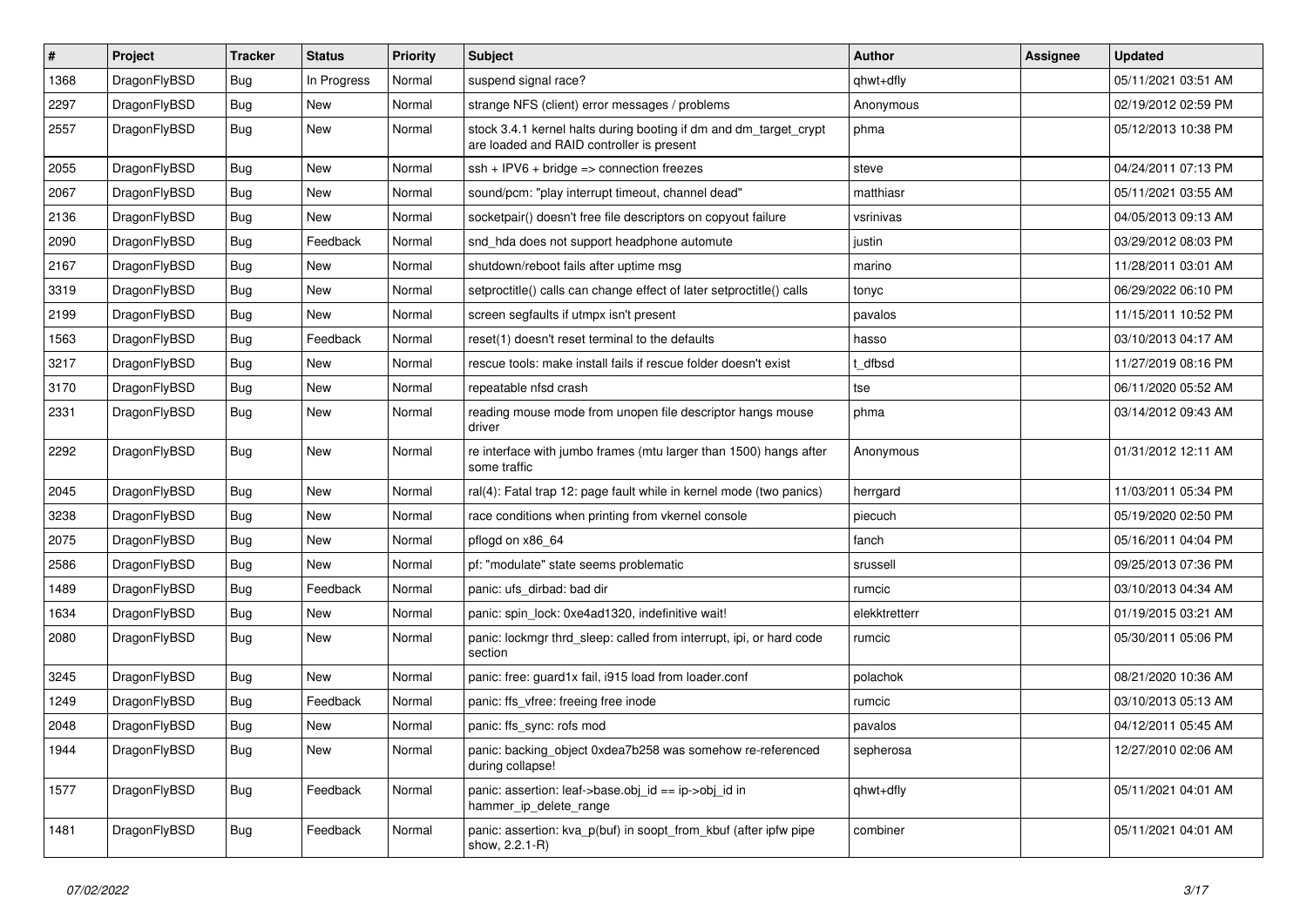| $\vert$ # | Project      | Tracker    | <b>Status</b> | <b>Priority</b> | Subject                                                                                                                                                                                           | Author                 | Assignee | <b>Updated</b>      |
|-----------|--------------|------------|---------------|-----------------|---------------------------------------------------------------------------------------------------------------------------------------------------------------------------------------------------|------------------------|----------|---------------------|
| 1913      | DragonFlyBSD | Bug        | New           | Normal          | panic: assertion: ip->flush state != HAMMER FST FLUSH in<br>hammer_flush_inode_core                                                                                                               | swildner               |          | 11/20/2010 05:27 PM |
| 1218      | DragonFlyBSD | <b>Bug</b> | In Progress   | Normal          | panic: assertion: $error == 0$ in hammer start transaction                                                                                                                                        | rumcic                 |          | 05/11/2021 04:00 AM |
| 1448      | DragonFlyBSD | Bug        | Feedback      | Normal          | panic: assertion: _tp->tt_msg->tt_cpuid == mycpuid in<br>tcp_callout_active tcp_output tcp_usr_send netmsg_pru_send<br>netmsg service tcpmsg service loop                                         | dillon                 |          | 05/11/2021 04:00 AM |
| 2085      | DragonFlyBSD | Bug        | <b>New</b>    | Normal          | panic: assertion: (m->flags & PG_MAPPED) == 0 in<br>vm_page_free_toq                                                                                                                              | vsrinivas              |          | 06/10/2011 07:48 AM |
| 1917      | DragonFlyBSD | Bug        | <b>New</b>    | Normal          | panic: assertion: (RB_EMPTY(&ip->rec_tree) && (ip->flags &<br>HAMMER_INODE_XDIRTY) == 0)    (!RB_EMPTY(&ip->rec_tree)<br>&& (ip->flags & HAMMER_INODE_XDIRTY) != 0) in<br>hammer_flush_inode_done | qhwt.dfly              |          | 11/24/2010 03:23 AM |
| 2254      | DragonFlyBSD | Bug        | New           | Normal          | panic: assertion "ref < &td->td_toks_end" failed in lwkt_gettoken at<br>/usr/src/sys/kern/lwkt_token.c:588                                                                                        | eocallaghan            |          | 12/05/2011 10:21 PM |
| 2245      | DragonFlyBSD | Bug        | <b>New</b>    | Normal          | panic: assertion "ref < &td->td_toks_end" failed in lwkt_gettoken at<br>/usr/src/sys/kern/lwkt_token.c:588                                                                                        | juanfra684             |          | 11/22/2011 07:41 PM |
| 2436      | DragonFlyBSD | Bug        | New           | Normal          | panic: assertion " $lp$ -> $lwp$ gcpu == dd->cpuid" failed in<br>dfly acquire curproc                                                                                                             | thomas.nikolajsen      |          | 01/23/2013 11:07 AM |
| 2453      | DragonFlyBSD | <b>Bug</b> | <b>New</b>    | Normal          | panic: assertion "gd->gd_spinlocks == 0" failed                                                                                                                                                   | Johannes.Hofmann       |          | 11/12/2012 12:54 PM |
| 3035      | DragonFlyBSD | <b>Bug</b> | New           | Normal          | panic: assertion "cpu $>= 0$ && cpu $<$ ncpus" failed in netisr cpuport<br>at /usr/src/sys/net/netisr2.h:87                                                                                       | masu                   |          | 05/11/2017 01:24 AM |
| 2520      | DragonFlyBSD | Bug        | New           | Normal          | panic: assertion "IS_SERIALIZED((ifp->if_serializer))" failed in<br>if_default_serialize_assert at /usr/src/sys/net/if.c:437                                                                      | ano                    |          | 03/09/2013 12:14 AM |
| 1818      | DragonFlyBSD | Bug        | <b>New</b>    | Normal          | panic: Bad tailg NEXT (kqueue issue ?)                                                                                                                                                            | ftigeot                |          | 05/15/2022 11:40 AM |
| 2369      | DragonFlyBSD | <b>Bug</b> | New           | Normal          | panic: Bad link elm 0xffffffe07edf6068 next->prev != elm                                                                                                                                          | jaydg                  |          | 08/15/2012 03:04 AM |
| 2645      | DragonFlyBSD | Bug        | New           | Normal          | panic with dsched fq and ioprio                                                                                                                                                                   | jyoung15               |          | 02/20/2014 07:29 AM |
| 1861      | DragonFlyBSD | <b>Bug</b> | <b>New</b>    | Normal          | panic via kprintf (lockmgr called in a hard section)                                                                                                                                              | vsrinivas              |          | 10/11/2010 12:56 AM |
| 2164      | DragonFlyBSD | <b>Bug</b> | New           | Normal          | panic on reboot from usb.                                                                                                                                                                         | eocallaghan            |          | 10/27/2011 09:29 AM |
| 1661      | DragonFlyBSD | Bug        | In Progress   | Normal          | panic on password entry mount smb filesystem                                                                                                                                                      | vsrinivas              |          | 11/27/2021 08:29 AM |
| 3036      | DragonFlyBSD | <b>Bug</b> | New           | Normal          | panic in icmp_redirect_start() ASSERT_IN_NETISR(0)                                                                                                                                                | tautolog               |          | 05/11/2017 07:27 PM |
| 1826      | DragonFlyBSD | Bug        | <b>New</b>    | Normal          | panic during boot: assertion so->so port  in tcp input                                                                                                                                            | ftigeot                |          | 05/15/2022 11:05 AM |
| 3049      | DragonFlyBSD | <b>Bug</b> | <b>New</b>    | Normal          | panic DragonFly v4.8.1-RELEASE by mounting a malformed<br>msdosfs image [12.128]                                                                                                                  | open.source@ribose.com |          | 08/14/2017 02:53 AM |
| 3052      | DragonFlyBSD | <b>Bug</b> | New           | Normal          | panic DragonFly v4.8.1-RELEASE by mounting a malformed NTFS<br>image [64.000]                                                                                                                     | open.source@ribose.com |          | 08/14/2017 03:22 AM |
| 3051      | DragonFlyBSD | <b>Bug</b> | New           | Normal          | panic DragonFly v4.8.1-RELEASE by mounting a malformed NTFS<br>image [12.000]                                                                                                                     | open.source@ribose.com |          | 08/14/2017 03:20 AM |
| 1282      | DragonFlyBSD | <b>Bug</b> | Feedback      | Normal          | panic (trap 12) when booting SMP kernel on Atom 330 (dual core)                                                                                                                                   | tomaz.borstnar         |          | 05/11/2021 04:00 AM |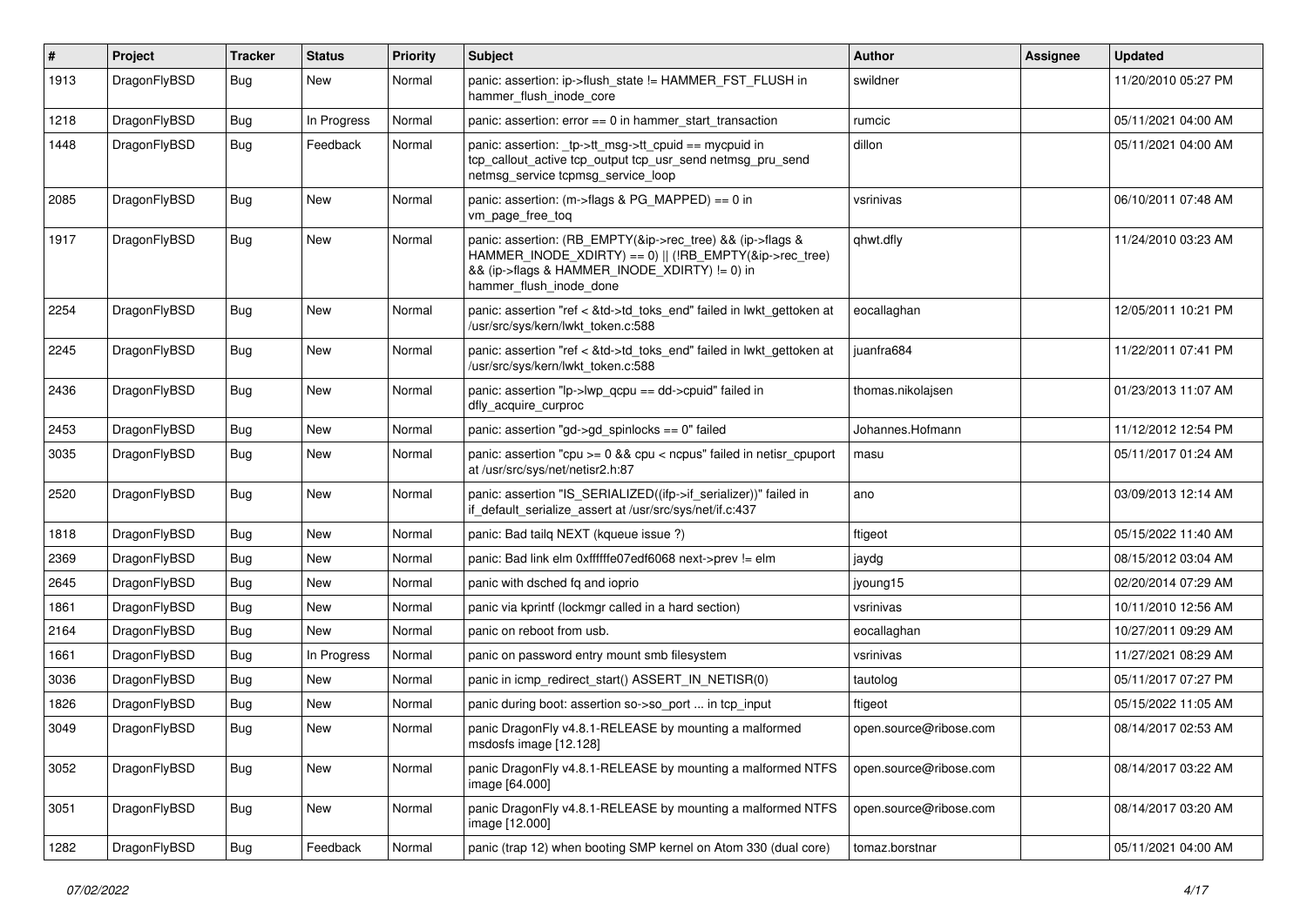| $\sharp$ | Project      | <b>Tracker</b> | <b>Status</b> | <b>Priority</b> | Subject                                                                                                  | <b>Author</b>     | Assignee | <b>Updated</b>      |
|----------|--------------|----------------|---------------|-----------------|----------------------------------------------------------------------------------------------------------|-------------------|----------|---------------------|
| 1672     | DragonFlyBSD | <b>Bug</b>     | Feedback      | Normal          | panic (trap 12) around btree_search() in 2.4.1-RELEASE                                                   | floid             |          | 01/19/2015 03:36 AM |
| 2099     | DragonFlyBSD | Bug            | <b>New</b>    | Normal          | page fault panic in vm system                                                                            | pavalos           |          | 07/10/2011 08:51 AM |
| 2013     | DragonFlyBSD | <b>Bug</b>     | In Progress   | Normal          | oversized DMA request loop                                                                               | josepht           |          | 05/11/2021 04:06 AM |
| 1101     | DragonFlyBSD | <b>Bug</b>     | Feedback      | Normal          | ohci related panic                                                                                       | polachok          |          | 05/11/2021 04:00 AM |
| 2890     | DragonFlyBSD | Bug            | New           | Normal          | not able to boot usb installer on Toshiba Chromebook 2                                                   | johnnywhishbone   |          | 02/22/2016 03:42 AM |
| 2490     | DragonFlyBSD | <b>Bug</b>     | <b>New</b>    | Normal          | nmalloc should color addresses to avoid cache bank conflictsw                                            | vsrinivas         |          | 06/10/2014 05:51 AM |
| 2489     | DragonFlyBSD | <b>Bug</b>     | New           | Normal          | nmalloc doesn't cache VA for allocations > 8KB                                                           | vsrinivas         |          | 06/10/2014 05:51 AM |
| 3225     | DragonFlyBSD | <b>Bug</b>     | <b>New</b>    | Normal          | nfsd freeze when using qemu                                                                              | tse               |          | 03/17/2020 11:52 AM |
| 2104     | DragonFlyBSD | <b>Bug</b>     | New           | Normal          | network configuration seg. fault on install CD                                                           | navratil          |          | 07/26/2011 07:55 AM |
| 2324     | DragonFlyBSD | Bug            | <b>New</b>    | Normal          | natacotrol support > 2TB not working even after the ftigeot patch                                        | zenny             |          | 03/03/2012 01:00 AM |
| 2687     | DragonFlyBSD | <b>Bug</b>     | New           | Normal          | natacontrol software RAID in installer                                                                   | csmelosky         |          | 06/22/2014 12:03 PM |
| 1874     | DragonFlyBSD | <b>Bug</b>     | <b>New</b>    | Normal          | mpd listening on all IPs, accepting only on one                                                          | rumcic            |          | 05/08/2011 01:01 PM |
| 2620     | DragonFlyBSD | <b>Bug</b>     | <b>New</b>    | Normal          | moused problem                                                                                           | FilippoMo         |          | 12/20/2013 10:32 AM |
| 2618     | DragonFlyBSD | <b>Bug</b>     | New           | Normal          | mouse problem on RELEASE-3_6_0                                                                           | FilippoMo         |          | 12/20/2013 03:26 AM |
| 1935     | DragonFlyBSD | Bug            | New           | Normal          | mouse does not work after switching between x and console                                                | shamaz            |          | 12/13/2010 10:06 AM |
| 3283     | DragonFlyBSD | <b>Bug</b>     | New           | Normal          | mknodat() cannot create FIFOs                                                                            | bhaible           |          | 07/10/2021 03:34 AM |
| 2609     | DragonFlyBSD | <b>Bug</b>     | New           | Normal          | master: panic: assertion<br>"LWKT_TOKEN_HELD_ANY(vm_object_token(object))" failed in<br>swp_pager_lookup | thomas.nikolaisen |          | 11/28/2013 11:36 AM |
| 2874     | DragonFlyBSD | Bug            | <b>New</b>    | Normal          | make world DESTDIR=/emptydir fails                                                                       | pascii            |          | 12/25/2015 07:04 AM |
| 2008     | DragonFlyBSD | Bug            | New           | Normal          | lwkt setcpu remote: td->td flags 00800621 console flood                                                  | pavalos           |          | 03/06/2011 09:37 PM |
| 1942     | DragonFlyBSD | Bug            | New           | Normal          | locking against myself in getcacheblk()?                                                                 | qhwt.dfly         |          | 05/31/2022 02:15 PM |
| 2936     | DragonFlyBSD | Bug            | New           | Normal          | loader.efi crashes while loading kernel                                                                  | spaceille         |          | 08/20/2016 06:17 AM |
| 2544     | DragonFlyBSD | Bug            | New           | Normal          | live DVD system boot (menu option 1) caused db> prompt on<br>PE1950                                      | estrabd           |          | 05/11/2021 03:54 AM |
| 3142     | DragonFlyBSD | Submit         | <b>New</b>    | Normal          | lib/libdmsg: Unbreak using new API EVP_CIPHER_CTX_new()                                                  | tkusumi           |          | 07/08/2018 04:18 AM |
| 1745     | DragonFlyBSD | Bug            | Feedback      | Normal          | kmalloc panic                                                                                            | josepht           |          | 05/11/2021 04:05 AM |
| 1559     | DragonFlyBSD | Bug            | New           | Normal          | kernel trap                                                                                              | phma              |          | 11/27/2021 08:43 AM |
| 1824     | DragonFlyBSD | Bug            | Feedback      | Normal          | kernel panic, x86, 2.7.3.859.ge5104                                                                      | akirchhoff135014  |          | 03/10/2013 07:49 AM |
| 2042     | DragonFlyBSD | <b>Bug</b>     | <b>New</b>    | Normal          | kernel panic, when run boot0cfg                                                                          | sepherosa         |          | 05/31/2022 03:01 PM |
| 1193     | DragonFlyBSD | Bug            | <b>New</b>    | Normal          | kernel doesn't recognize cdrom drive                                                                     | nonsolosoft       |          | 01/25/2014 09:11 PM |
| 2970     | DragonFlyBSD | <b>Bug</b>     | New           | Normal          | kernel 4.7: "Is -I" causes panic on UDF filesystem: "bgetvp -<br>overlapping buffer"                     | peeter            |          | 12/21/2016 02:46 AM |
| 2158     | DragonFlyBSD | <b>Bug</b>     | New           | Normal          | iwn panics with assertion on boot.                                                                       | eocallaghan       |          | 10/24/2011 04:13 PM |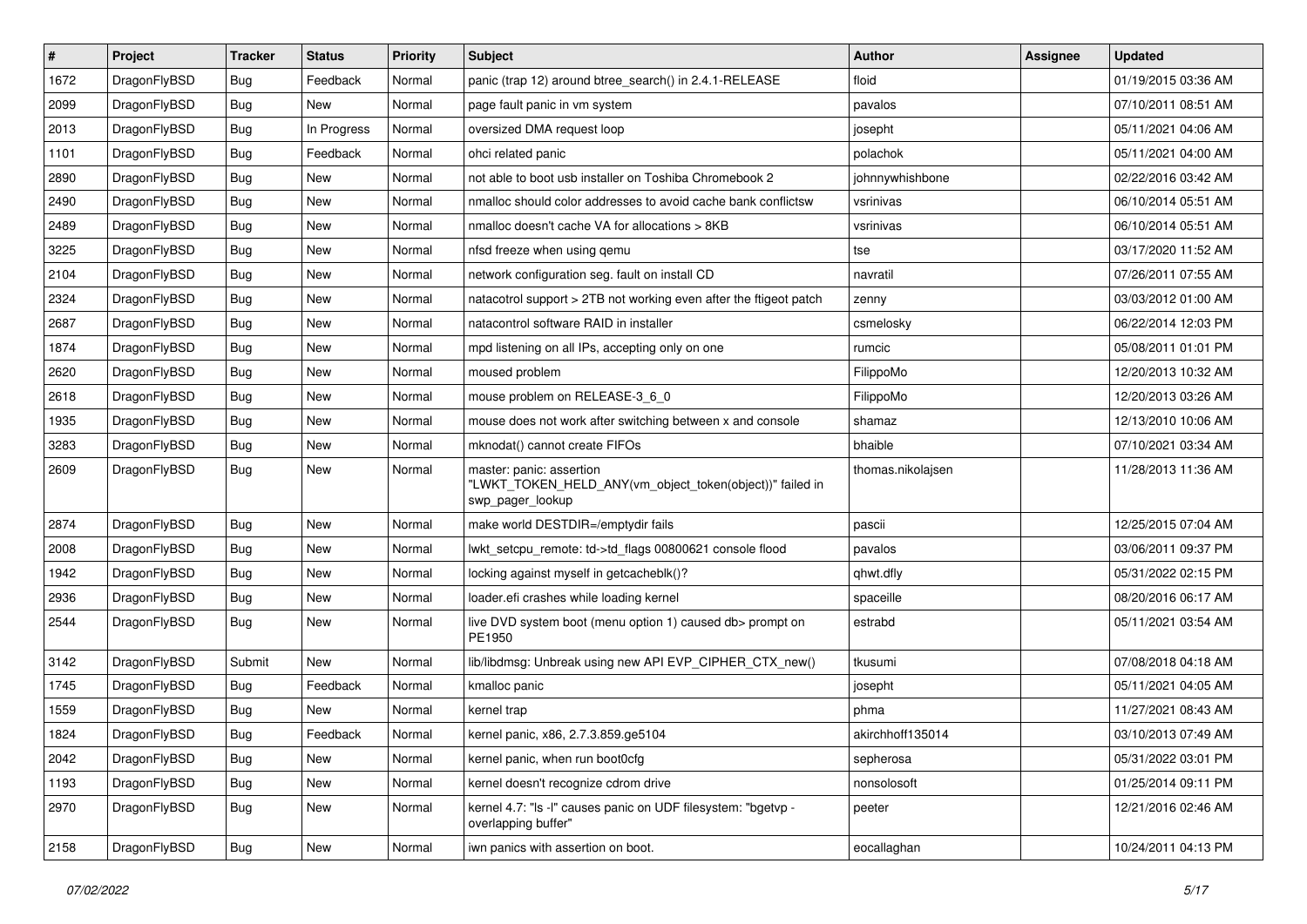| $\vert$ # | Project      | <b>Tracker</b> | <b>Status</b> | <b>Priority</b> | <b>Subject</b>                                                                   | <b>Author</b>     | <b>Assignee</b> | <b>Updated</b>      |
|-----------|--------------|----------------|---------------|-----------------|----------------------------------------------------------------------------------|-------------------|-----------------|---------------------|
| 1949      | DragonFlyBSD | <b>Bug</b>     | New           | Normal          | iwn panic                                                                        | pavalos           |                 | 01/30/2011 03:21 AM |
| 2626      | DragonFlyBSD | Bug            | New           | Normal          | iwn driver drops with error: "firmware error 'iwn_intr: fatal firmware<br>error" | rodyaj            |                 | 01/09/2014 05:50 AM |
| 1867      | DragonFlyBSD | <b>Bug</b>     | <b>New</b>    | Normal          | it(4) motherboard and fan problems                                               | tuxillo           |                 | 07/08/2011 10:48 AM |
| 2972      | DragonFlyBSD | Bug            | New           | Normal          | ipfw3 "deny to me" does not work correctly                                       | mneumann          |                 | 12/27/2016 12:11 PM |
| 2788      | DragonFlyBSD | <b>Bug</b>     | New           | Normal          | ioctl GSLICEINFO: Not working for vnode slice                                    | mneumann          |                 | 02/12/2015 07:49 AM |
| 989       | DragonFlyBSD | Bug            | <b>New</b>    | Normal          | installer/fdisk trouble with wrapped values                                      | Discodestroyer    |                 | 02/18/2014 06:27 AM |
| 2182      | DragonFlyBSD | Bug            | <b>New</b>    | Normal          | if msk PHY FIFO underrun/overflow                                                | nonsolosoft       |                 | 09/03/2012 06:39 AM |
| 2329      | DragonFlyBSD | Bug            | <b>New</b>    | Normal          | ibm x3550 & acpi                                                                 | ano               |                 | 06/03/2014 11:37 AM |
| 2598      | DragonFlyBSD | Bug            | <b>New</b>    | Normal          | i386 via USB Booting                                                             | mbzadegan         |                 | 10/21/2013 02:28 AM |
| 1398      | DragonFlyBSD | Submit         | In Progress   | Normal          | hdestroy(3) restricts hash key to point to malloc'ed space                       | Anonymous         |                 | 08/20/2021 04:06 PM |
| 3316      | DragonFlyBSD | Bug            | New           | Normal          | hammer2_dirent_create() allows creating >1 dirents with the same<br>name         | tkusumi           |                 | 06/05/2022 12:35 PM |
| 3312      | DragonFlyBSD | Submit         | New           | Normal          | hammer2: redundant chain modify after chain creation                             | tkusumi           |                 | 05/15/2022 01:35 PM |
| 1307      | DragonFlyBSD | Bug            | In Progress   | Normal          | hammer tid -2 shows unexpected result                                            | corecode          |                 | 10/18/2016 05:29 PM |
| 2857      | DragonFlyBSD | <b>Bug</b>     | New           | Normal          | hammer stalls via bitcoin-qt                                                     | tkusumi           |                 | 11/30/2015 06:52 AM |
| 1984      | DragonFlyBSD | Bug            | New           | Normal          | hammer mount fails after crash - HAMMER: FIFO record bad head<br>signature       | thomas.nikolajsen |                 | 03/08/2011 06:57 PM |
| 2809      | DragonFlyBSD | <b>Bug</b>     | <b>New</b>    | Normal          | hammer mirror-stream                                                             | masu              |                 | 04/10/2015 12:33 AM |
| 2123      | DragonFlyBSD | Bug            | New           | Normal          | hammer is losing files                                                           | schmir            |                 | 08/30/2011 07:56 PM |
| 2387      | DragonFlyBSD | <b>Bug</b>     | <b>New</b>    | Normal          | hammer ignores -t during dedup                                                   | phma              |                 | 06/17/2012 12:30 PM |
| 2526      | DragonFlyBSD | <b>Bug</b>     | New           | Normal          | hammer cleanup doesn't run on first day of DST                                   | pavalos           |                 | 10/18/2016 05:28 PM |
| 1943      | DragonFlyBSD | Bug            | <b>New</b>    | Normal          | hammer assertion panic                                                           | peter             |                 | 12/27/2010 12:45 AM |
| 2124      | DragonFlyBSD | Bug            | New           | Normal          | getty repeating too quickly on port /dev/ttyv0                                   | sgeorge.ml        |                 | 09/01/2011 04:28 AM |
| 2282      | DragonFlyBSD | Bug            | In Progress   | Normal          | gdb segfaults with certain corefiles                                             | tuxillo           |                 | 01/18/2012 04:40 PM |
| 3222      | DragonFlyBSD | Bug            | New           | Normal          | gcc - undefined reference to '__atomic_load' (missing libatomic?)                | mneumann          |                 | 02/08/2020 02:45 AM |
| 331       | DragonFlyBSD | <b>Bug</b>     | In Progress   | Normal          | ftpsesame (aka Bridging S01E03)                                                  | bastyaelvtars     |                 | 03/09/2013 12:28 PM |
| 3041      | DragonFlyBSD | Submit         | New           | Normal          | firmware: Remove embedding of multiple images in one module.                     | Anonymous         |                 | 12/25/2020 02:15 AM |
| 2806      | DragonFlyBSD | Bug            | <b>New</b>    | Normal          | failed to configure a link-local address on ath0 (errno = 22)                    | Chingyuan         |                 | 05/25/2021 01:00 AM |
| 3011      | DragonFlyBSD | Bug            | In Progress   | Normal          | dragonfly/sys/dev/netif/re/re.c: suspicious code?                                | dcb               |                 | 07/29/2017 01:26 AM |
| 2886      | DragonFlyBSD | Bug            | New           | Normal          | dragonfly mail agent: sending a testmail causes high system load                 | worf              |                 | 02/05/2016 05:53 AM |
| 1951      | DragonFlyBSD | Bug            | New           | Normal          | dma_timeouts at phyaddr on a good hdd                                            | peur.neu          |                 | 01/04/2011 07:12 AM |
| 3141      | DragonFlyBSD | Bug            | New           | Normal          | dhclient blocks boot process                                                     | rowo              |                 | 12/16/2018 11:01 AM |
| 2082      | DragonFlyBSD | <b>Bug</b>     | New           | Normal          | dfbsd 2.10.1 amd64 - mc port build error with 'bmake bin-install'                | sun-doctor        |                 | 05/25/2011 07:18 PM |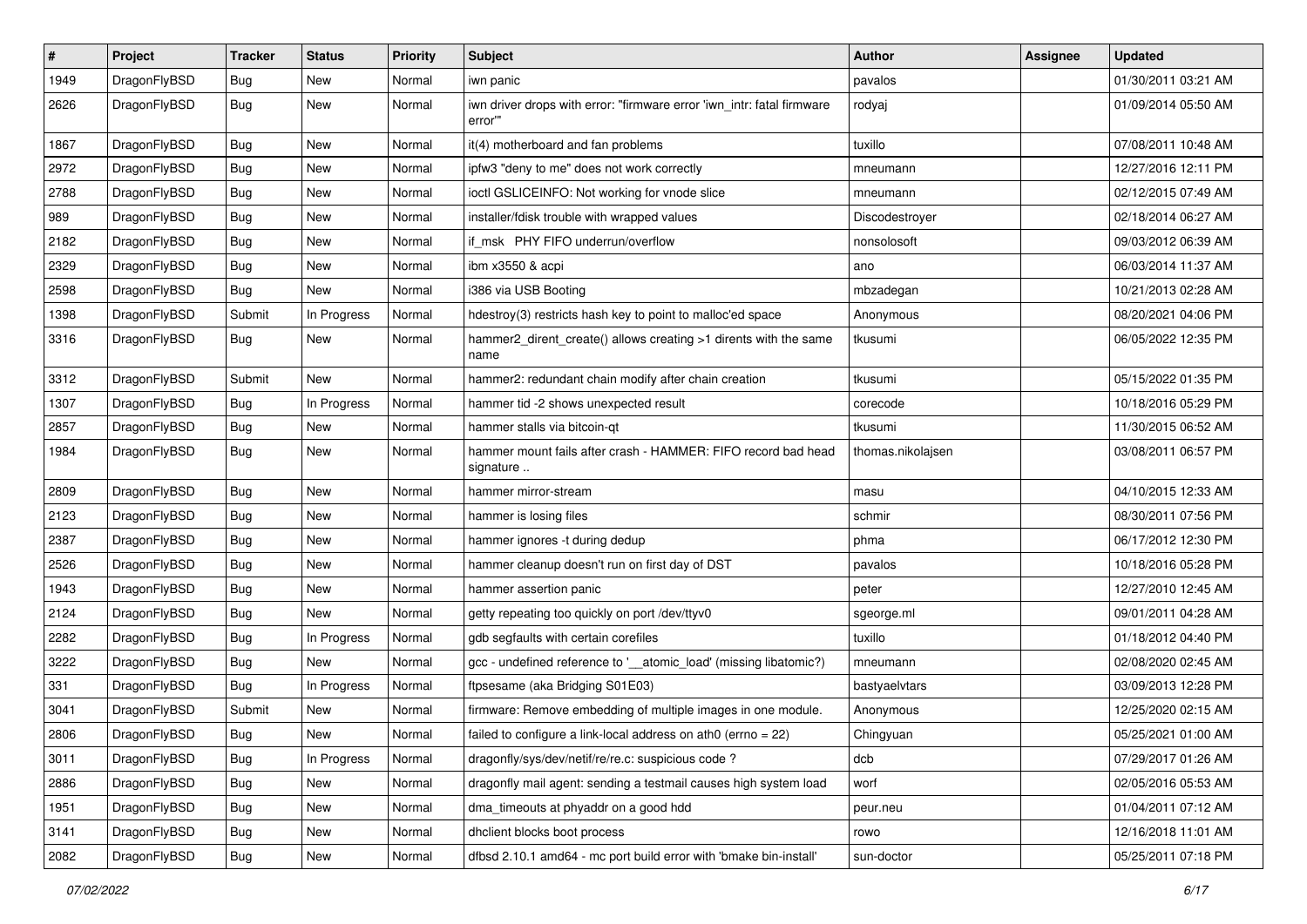| $\pmb{\#}$ | Project      | <b>Tracker</b> | <b>Status</b> | <b>Priority</b> | <b>Subject</b>                                                                                  | Author       | Assignee | <b>Updated</b>      |
|------------|--------------|----------------|---------------|-----------------|-------------------------------------------------------------------------------------------------|--------------|----------|---------------------|
| 2604       | DragonFlyBSD | <b>Bug</b>     | New           | Normal          | dell laptop does not boot with LATEST                                                           | isenmann     |          | 11/20/2013 02:07 AM |
| 2917       | DragonFlyBSD | Bug            | <b>New</b>    | Normal          | da8: reading primary partition table: error accessing offset<br>000000000000 for 512            | liweitianux  |          | 05/11/2021 08:43 PM |
| 3116       | DragonFlyBSD | Bug            | New           | Normal          | da0 detects on very big volume if to _remove_ usb install stick and<br>reboot on Intel NUC5PPYH | dpostolov    |          | 01/07/2018 09:40 PM |
| 2569       | DragonFlyBSD | <b>Bug</b>     | New           | Normal          | ctime NFS                                                                                       | ferney       |          | 08/11/2013 04:35 AM |
| 2319       | DragonFlyBSD | <b>Bug</b>     | New           | Normal          | crypt/passwd forward compat                                                                     | c.turner1    |          | 02/28/2012 12:39 PM |
| 3110       | DragonFlyBSD | <b>Bug</b>     | New           | Normal          | crash with ipfw3 under load                                                                     | bnegre82     |          | 12/09/2017 06:22 AM |
| 2621       | DragonFlyBSD | <b>Bug</b>     | New           | Normal          | core dump using cdrom                                                                           | nonsolosoft  |          | 12/27/2013 12:43 AM |
| 2712       | DragonFlyBSD | <b>Bug</b>     | New           | Normal          | connect(2) returns EINVAL when retrying after ECONNREFUSED                                      | jorisgio     |          | 08/14/2014 05:31 PM |
| 2389       | DragonFlyBSD | <b>Bug</b>     | New           | Normal          | computer crashed while listing processes                                                        | phma         |          | 06/18/2012 02:49 PM |
| 1618       | DragonFlyBSD | <b>Bug</b>     | Feedback      | Normal          | collision for 'struct pmap' when using RPC and <sys user.h=""></sys>                            | carenas      |          | 05/11/2021 04:05 AM |
| 2924       | DragonFlyBSD | Bug            | <b>New</b>    | Normal          | cat -v fails to tag characters in extended table with M- prefix with<br>some locales            | sevan        |          | 07/11/2016 07:18 AM |
| 2531       | DragonFlyBSD | <b>Bug</b>     | <b>New</b>    | Normal          | camcontrol fails to disable APM                                                                 | m.lombardi85 |          | 03/23/2013 12:28 PM |
| 3006       | DragonFlyBSD | <b>Bug</b>     | New           | Normal          | boot0cfg: panic in kern_udev.c in function _udev_dict_set_cstr when<br>installing in VirtualBox | MichiGreat   |          | 04/01/2017 02:22 PM |
| 806        | DragonFlyBSD | Bug            | Feedback      | Normal          | boot error on MacBook                                                                           | tralamazza   |          | 06/04/2022 05:28 AM |
| 1525       | DragonFlyBSD | Bug            | <b>New</b>    | Normal          | boehm-gc problems                                                                               | hasso        |          | 10/13/2012 07:13 PM |
| 1246       | DragonFlyBSD | <b>Bug</b>     | New           | Normal          | bad resolution (monitor desync) with livedvd                                                    | Przem0l      |          | 02/18/2014 06:29 AM |
| 3143       | DragonFlyBSD | <b>Bug</b>     | <b>New</b>    | Normal          | assertion "0" failed in hammer2_inode_xop_chain_sync                                            | cbin         |          | 07/18/2018 12:50 PM |
| 2459       | DragonFlyBSD | <b>Bug</b>     | Feedback      | Normal          | apic problems with HP Probook 4510s                                                             | thowe        |          | 11/27/2021 08:22 AM |
| 1521       | DragonFlyBSD | Bug            | Feedback      | Normal          | amd64 2.4 livecd won't mount root at boot                                                       | bolapara     |          | 01/28/2018 03:45 AM |
| 2306       | DragonFlyBSD | <b>Bug</b>     | New           | Normal          | a crash starts the kernel debugger in text mode, but just reboots in X                          | phma         |          | 02/11/2012 08:02 PM |
| 2115       | DragonFlyBSD | <b>Bug</b>     | New           | Normal          | [msk] system freeze after receive some paquet                                                   | bsdsx        |          | 08/22/2011 10:22 AM |
| 2122       | DragonFlyBSD | Submit         | <b>New</b>    | Normal          | [Review] Fixes to the VFS layer                                                                 | ftigeot      |          | 05/31/2022 03:25 PM |
| 2098       | DragonFlyBSD | Submit         | New           | Normal          | [PATCH] correct ath man page example<br>(/usr/src/share/man/man4/ath.4)                         | nobody       |          | 11/15/2011 12:27 AM |
| 3226       | DragonFlyBSD | <b>Bug</b>     | New           | Normal          | Xorg freezes in vm: thread stuck in "objtrm1"                                                   | peeter       |          | 04/08/2020 02:10 AM |
| 2311       | DragonFlyBSD | Bug            | New           | Normal          | Xorg crash having something to do with drm                                                      | phma         |          | 02/22/2012 09:59 AM |
| 2808       | DragonFlyBSD | Bug            | New           | Normal          | X freeze by switching between X and VT - results in black screen                                | lukesky333   |          | 05/11/2021 03:55 AM |
| 3284       | DragonFlyBSD | <b>Bug</b>     | New           | Normal          | Wrong towlower() result for U+038A                                                              | bhaible      |          | 07/10/2021 03:34 AM |
| 2360       | DragonFlyBSD | <b>Bug</b>     | In Progress   | Normal          | Wishlist: virtio driver import                                                                  | vsrinivas    |          | 06/04/2022 04:16 AM |
| 3302       | DragonFlyBSD | Bug            | New           | Normal          | Will not boot on System76 Lemur Pro (lemp10)                                                    | piecuch      |          | 11/03/2021 10:21 AM |
| 2125       | DragonFlyBSD | Bug            | New           | Normal          | Weird garbage in dmesg                                                                          | herrgard     |          | 08/30/2011 08:04 PM |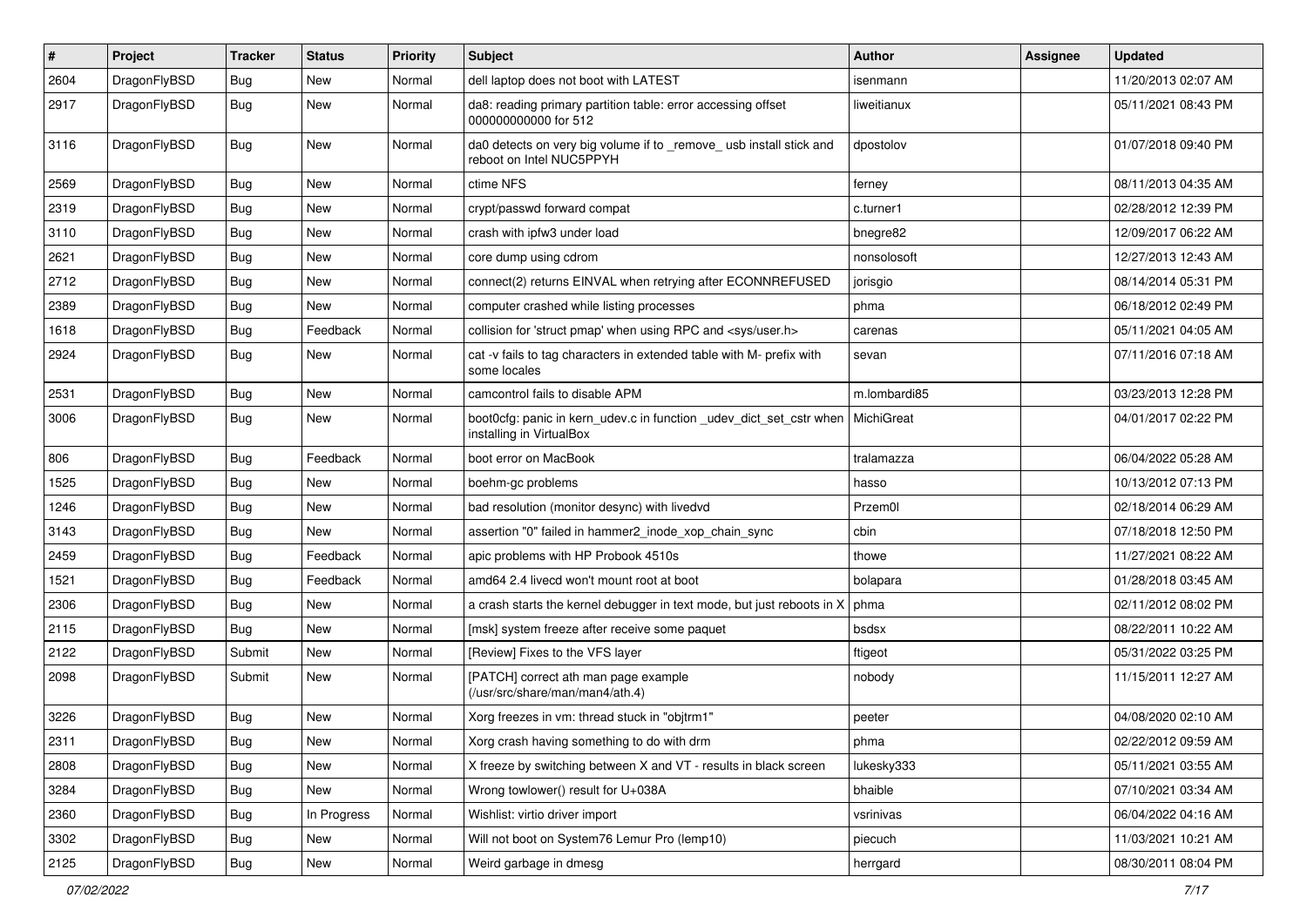| $\sharp$ | Project      | <b>Tracker</b> | <b>Status</b> | <b>Priority</b> | Subject                                                                                    | <b>Author</b>   | Assignee | <b>Updated</b>      |
|----------|--------------|----------------|---------------|-----------------|--------------------------------------------------------------------------------------------|-----------------|----------|---------------------|
| 2622     | DragonFlyBSD | Bug            | New           | Normal          | VAIO FIT15E fn keys support                                                                | nonsolosoft     |          | 12/31/2013 01:31 AM |
| 2316     | DragonFlyBSD | Bug            | New           | Normal          | Ungraceful invalid password handling for adding a new user in the<br>installer             | rune            |          | 04/27/2012 11:23 PM |
| 1560     | DragonFlyBSD | Bug            | Feedback      | Normal          | Unable to modify partition table on ThinkPad T61p during install                           | rehsack         |          | 01/15/2015 08:57 AM |
| 1454     | DragonFlyBSD | Bug            | Feedback      | Normal          | Unable to boot from external USB DVD drive                                                 | elekktretterr   |          | 05/11/2021 04:01 AM |
| 2061     | DragonFlyBSD | Bug            | New           | Normal          | USB keyboard boot panic                                                                    | sjg             |          | 05/04/2012 12:20 AM |
| 2077     | DragonFlyBSD | Bug            | New           | Normal          | USB devices conflicting                                                                    | srussell        |          | 05/17/2011 05:12 PM |
| 846      | DragonFlyBSD | Bug            | Feedback      | Normal          | USB bugs:usb mouse can't used!                                                             | frankning       |          | 01/15/2015 08:36 AM |
| 2802     | DragonFlyBSD | Bug            | New           | Normal          | USB Wifi urtwn0 crash from cd boot                                                         | opvalues        |          | 03/10/2015 01:07 AM |
| 3139     | DragonFlyBSD | Bug            | New           | Normal          | USB Mouse Does Not Work in DragonflyBSD guest on VirtualBox                                | chiguy1256      |          | 06/24/2018 10:14 PM |
| 1613     | DragonFlyBSD | Bug            | Feedback      | Normal          | USB Keyboard not working on master                                                         | elekktretterr   |          | 05/11/2021 04:05 AM |
| 2153     | DragonFlyBSD | Bug            | New           | Normal          | Too many unuseful warnings at boot                                                         | juanfra684      |          | 10/18/2011 10:16 PM |
| 2371     | DragonFlyBSD | Bug            | <b>New</b>    | Normal          | Timezone problem with America/Sao Paulo                                                    | raitech         |          | 05/17/2012 01:42 PM |
| 2820     | DragonFlyBSD | Bug            | <b>New</b>    | Normal          | TP-Link USB Wi-Fi adapter cannot be reattached to the system                               | shamaz          |          | 05/22/2015 09:45 PM |
| 3157     | DragonFlyBSD | Bug            | New           | Normal          | TP-Link UE300 not working in 5.2-RELEASE                                                   | tuxillo         |          | 11/15/2018 02:08 PM |
| 2308     | DragonFlyBSD | Bug            | New           | Normal          | System freeze when unloading snd hda                                                       | jaydg           |          | 02/19/2012 07:15 AM |
| 1884     | DragonFlyBSD | Bug            | <b>New</b>    | Normal          | System completely freezes while listening music (devbuf: malloc<br>limit exceeded)         | shamaz          |          | 01/24/2011 05:00 PM |
| 1336     | DragonFlyBSD | Bug            | In Progress   | Normal          | Still looking for reports of missed directory entries w/ HAMMER                            | dillon          |          | 05/11/2021 04:00 AM |
| 2094     | DragonFlyBSD | Bug            | New           | Normal          | Segfault when gdb printing backtrace from core dump                                        | greenrd         |          | 06/25/2011 04:14 PM |
| 3278     | DragonFlyBSD | <b>Bug</b>     | <b>New</b>    | Normal          | Second screen image is distorted                                                           | arcade@b1t.name |          | 07/10/2021 03:36 AM |
| 2731     | DragonFlyBSD | Bug            | In Progress   | Normal          | Screen full of random colors when starting Xorg with Intel Haswell<br>HD Graphics P4600    | jkatzmaier      |          | 11/12/2014 04:08 PM |
| 3243     | DragonFlyBSD | Bug            | <b>New</b>    | Normal          | SMART status not reported properly for SSD disks                                           | daftaupe        |          | 09/09/2020 11:03 PM |
| 1194     | DragonFlyBSD | Bug            | New           | Normal          | SCSI errors while trying to copy photos from my camera                                     | elekktretterr   |          | 01/14/2015 04:39 PM |
| 2587     | DragonFlyBSD | Bug            | <b>New</b>    | Normal          | SATA DVD writer not detected by DragonFly                                                  | srussell        |          | 09/04/2020 08:55 AM |
| 3300     | DragonFlyBSD | Bug            | New           | Normal          | Running Xvnc from TigerVNC package through the INETD daemon<br>in TCP WAIT mode fails hard | adrian          |          | 01/08/2022 04:25 AM |
| 3029     | DragonFlyBSD | Bug            | New           | Normal          | Running DflyBSD 4.8 on FreeBSD bhyve as a guest                                            | iron            |          | 05/13/2022 04:33 AM |
| 3298     | DragonFlyBSD | <b>Bug</b>     | New           | Normal          | Running "w" and having logged in via XDM through VNC, "w" prints<br>an extra error message | piecuch         |          | 10/25/2021 09:16 AM |
| 2629     | DragonFlyBSD | <b>Bug</b>     | New           | Normal          | Replace gcc44 with llvm34, clang34, and libc++                                             | tuxillo         |          | 06/02/2014 02:30 PM |
| 2933     | DragonFlyBSD | Submit         | <b>New</b>    | Normal          | Remove unix domain socket support from cat(1)                                              | sevan           |          | 08/01/2016 08:10 PM |
| 2509     | DragonFlyBSD | <b>Bug</b>     | New           | Normal          | Redefinition of DIRBLKSIZ in restore(8)                                                    | swildner        |          | 06/04/2022 04:40 AM |
| 2288     | DragonFlyBSD | <b>Bug</b>     | Feedback      | Normal          | Random IO performance loss introduced since January 1st                                    | lentferj        |          | 01/23/2013 04:21 PM |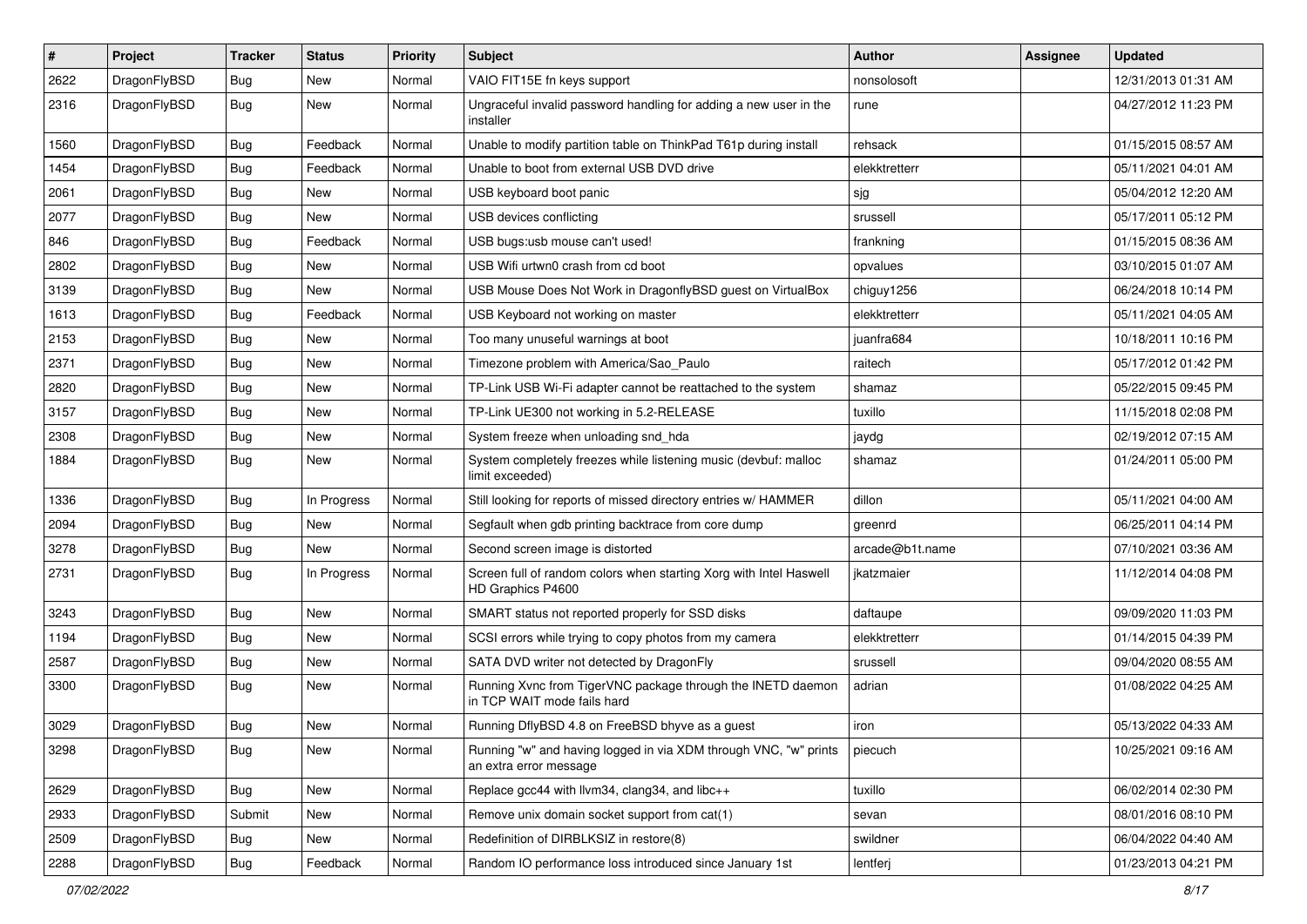| $\sharp$ | Project      | <b>Tracker</b> | <b>Status</b> | <b>Priority</b> | Subject                                                                                         | Author        | Assignee | <b>Updated</b>      |
|----------|--------------|----------------|---------------|-----------------|-------------------------------------------------------------------------------------------------|---------------|----------|---------------------|
| 3134     | DragonFlyBSD | Bug            | <b>New</b>    | Normal          | RFC 3021 (/31 networks) appear to be unsupported                                                | jailbird      |          | 05/16/2018 11:03 PM |
| 2881     | DragonFlyBSD | Bug            | <b>New</b>    | Normal          | Pulseaudio hangs/resets system when starting X11                                                | mneumann      |          | 01/09/2016 03:08 AM |
| 3117     | DragonFlyBSD | <b>Bug</b>     | New           | Normal          | Problem with colours if "intel" video-driver used                                               | dpostolov     |          | 01/07/2018 11:35 PM |
| 1668     | DragonFlyBSD | <b>Bug</b>     | Feedback      | Normal          | Power button not working                                                                        | elekktretterr |          | 03/10/2013 06:22 AM |
| 2617     | DragonFlyBSD | Bug            | Feedback      | Normal          | Possible issue with wireless mouse on 3.6 release                                               | FilippoMo     |          | 01/14/2015 03:42 PM |
| 1860     | DragonFlyBSD | Bug            | Feedback      | Normal          | Panic while creating UFS fs on vn(4) for initrd                                                 | matthias      |          | 02/29/2012 07:16 AM |
| 2641     | DragonFlyBSD | <b>Bug</b>     | <b>New</b>    | Normal          | Panic when loading natapci as module                                                            | tuxillo       |          | 05/11/2021 03:54 AM |
| 1873     | DragonFlyBSD | <b>Bug</b>     | <b>New</b>    | Normal          | Panic upon usb mouse detach and reattaching                                                     | rumcic        |          | 02/01/2011 09:53 AM |
| 1250     | DragonFlyBSD | <b>Bug</b>     | Feedback      | Normal          | Panic upon plugging an USB flash drive into the machine                                         | rumcic        |          | 03/10/2013 05:17 AM |
| 1939     | DragonFlyBSD | Bug            | <b>New</b>    | Normal          | Panic on nightly build and stress test box                                                      | lentferj      |          | 12/18/2010 08:41 AM |
| 2081     | DragonFlyBSD | <b>Bug</b>     | Feedback      | Normal          | Panic on device "detach" / "failure"                                                            | vsrinivas     |          | 02/29/2012 07:11 AM |
| 2812     | DragonFlyBSD | Bug            | <b>New</b>    | Normal          | Panic on Intel DE3815TYKHE                                                                      | tmorp         |          | 05/14/2015 03:14 PM |
| 1580     | DragonFlyBSD | Bug            | Feedback      | Normal          | Panic (Fatal trap 12: page fault while in kernel mode) while playing<br>with pf and netif names | rumcic        |          | 12/21/2018 01:21 AM |
| 3199     | DragonFlyBSD | Bug            | <b>New</b>    | Normal          | PFS label not found panic                                                                       | tse           |          | 08/21/2019 03:51 AM |
| 2161     | DragonFlyBSD | <b>Bug</b>     | <b>New</b>    | Normal          | Outdated xorg.conf file gets installed into etc and screws up mouse                             | eocallaghan   |          | 10/27/2011 01:51 PM |
| 2051     | DragonFlyBSD | <b>Bug</b>     | <b>New</b>    | Normal          | No ipv6 lan route entry created on 2.10                                                         | ftigeot       |          | 04/21/2011 10:37 AM |
| 1774     | DragonFlyBSD | <b>Bug</b>     | <b>New</b>    | Normal          | New IP header cleanup branch available for testing                                              | dillon        |          | 05/15/2022 10:59 AM |
| 3317     | DragonFlyBSD | <b>Bug</b>     | In Progress   | Normal          | Network vtnet0 not working on Hetzner cloud                                                     | mneumann      |          | 06/18/2022 03:55 AM |
| 3310     | DragonFlyBSD | <b>Bug</b>     | In Progress   | Normal          | NVMM+QEMU fail to boot with UEFI: Mem Assist Failed<br>[gpa=0xfffffff0]                         | liweitianux   |          | 01/11/2022 03:22 PM |
| 1695     | DragonFlyBSD | <b>Bug</b>     | <b>New</b>    | Normal          | NFS-related system breakdown                                                                    | Anonymous     |          | 04/10/2014 12:35 AM |
| 1463     | DragonFlyBSD | <b>Bug</b>     | <b>New</b>    | Normal          | Mountroot before drives are initialized                                                         | elekktretterr |          | 12/07/2010 01:30 PM |
| 1456     | DragonFlyBSD | <b>Bug</b>     | Feedback      | Normal          | Microsoft wireless desktop problems                                                             | elekktretterr |          | 01/15/2015 08:34 AM |
| 3165     | DragonFlyBSD | <b>Bug</b>     | <b>New</b>    | Normal          | Looping at boot time                                                                            | gop           |          | 12/28/2018 01:04 PM |
| 1502     | DragonFlyBSD | <b>Bug</b>     | In Progress   | Normal          | Lock while deleting files from nohistory HAMMER directories                                     | hasso         |          | 03/10/2013 04:28 AM |
| 1591     | DragonFlyBSD | <b>Bug</b>     | Feedback      | Normal          | Lenovo X301 hangs with AHCI Driver CMD TIMEOUT<br>STS=d0 <bsy></bsy>                            | eocallaghan   |          | 05/11/2021 04:05 AM |
| 2414     | DragonFlyBSD | Bug            | In Progress   | Normal          | Lenovo S10 acpi freeze (not new)                                                                | davshao       |          | 05/11/2021 04:13 AM |
| 2004     | DragonFlyBSD | <b>Bug</b>     | New           | Normal          | LWKT WAIT IPIQ panic                                                                            | steve         |          | 03/08/2011 05:46 PM |
| 1899     | DragonFlyBSD | Bug            | New           | Normal          | Keyboard doesn't work                                                                           | fransm        |          | 05/15/2022 03:32 PM |
| 3218     | DragonFlyBSD | <b>Bug</b>     | New           | Normal          | Kernel panics are not sent to comconsole when booted over EFI                                   | mqudsi        |          | 12/02/2019 08:52 PM |
| 2052     | DragonFlyBSD | <b>Bug</b>     | New           | Normal          | Kernel panic: CPU APIC ID out of range                                                          | Anonymous     |          | 05/02/2011 11:06 AM |
| 3224     | DragonFlyBSD | <b>Bug</b>     | New           | Normal          | Kernel panic when trying to ping6                                                               | zhtw          |          | 03/08/2020 08:55 AM |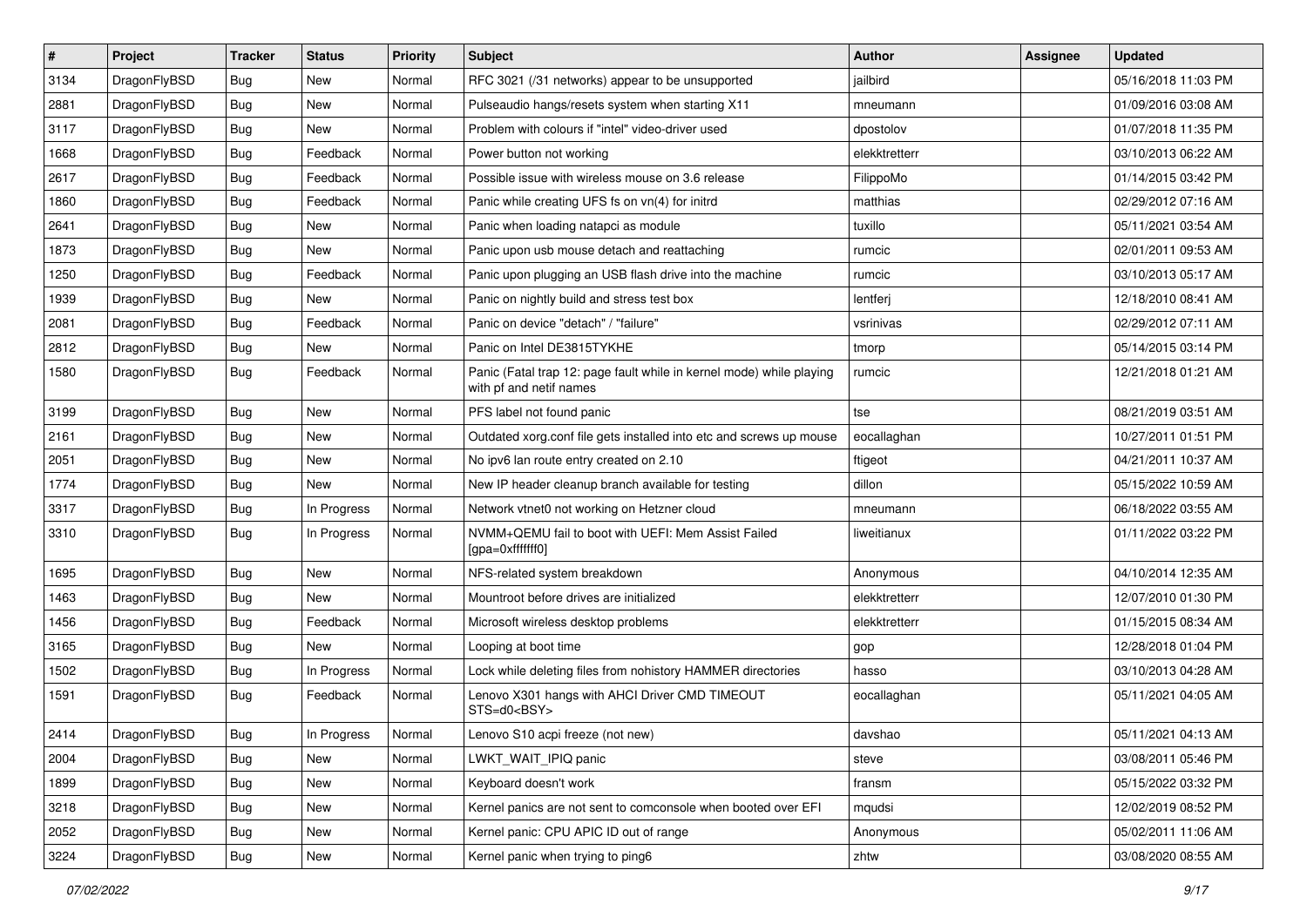| $\pmb{\#}$ | Project      | <b>Tracker</b> | <b>Status</b> | <b>Priority</b> | Subject                                                                                                              | <b>Author</b> | Assignee | <b>Updated</b>      |
|------------|--------------|----------------|---------------|-----------------|----------------------------------------------------------------------------------------------------------------------|---------------|----------|---------------------|
| 3235       | DragonFlyBSD | Bug            | <b>New</b>    | Normal          | Kernel panic in devfs vnops.c                                                                                        | mneumann      |          | 04/28/2020 07:00 AM |
| 2891       | DragonFlyBSD | Bug            | <b>New</b>    | Normal          | Kernel panic in IEEE802.11 related code                                                                              | shamaz        |          | 05/29/2016 05:49 PM |
| 1594       | DragonFlyBSD | <b>Bug</b>     | <b>New</b>    | Normal          | Kernel panic during boot from Live CD on Dell E6400                                                                  | bodie         |          | 05/11/2021 03:54 AM |
| 3247       | DragonFlyBSD | Bug            | <b>New</b>    | Normal          | Kernel panic doing nothing much                                                                                      | phma          |          | 09/12/2020 11:40 PM |
| 2250       | DragonFlyBSD | <b>Bug</b>     | <b>New</b>    | Normal          | Kernel panic                                                                                                         | adamk         |          | 11/23/2018 01:10 AM |
| 2473       | DragonFlyBSD | Bug            | <b>New</b>    | Normal          | Kernel crash when trying to up the wpi0 device (Dfly<br>v3.3.0.758.g47388-DEVELOPMENT)                               | tomaz         |          | 02/24/2014 08:50 AM |
| 3280       | DragonFlyBSD | <b>Bug</b>     | <b>New</b>    | Normal          | KMS console and i915(4) not working in 6.0                                                                           | cmusser       |          | 07/10/2021 03:35 AM |
| 1192       | DragonFlyBSD | Submit         | <b>New</b>    | Normal          | KKASSERTs in sys/kern/uipc_{msg,socket}.c are too strict                                                             | rumcic        |          | 05/11/2021 04:07 AM |
| 3269       | DragonFlyBSD | <b>Bug</b>     | In Progress   | Normal          | Is double-buffer'd buf still required by HAMMER2 ?                                                                   | tkusumi       |          | 05/12/2021 04:09 PM |
| 1486       | DragonFlyBSD | <b>Bug</b>     | Feedback      | Normal          | Interrupt storm related to SATA DVD device                                                                           | hasso         |          | 05/11/2021 04:01 AM |
| 2994       | DragonFlyBSD | Bug            | <b>New</b>    | Normal          | Intermittent boot hangs after git: hammer - HAMMER Version 7                                                         | davshao       |          | 03/30/2017 02:06 PM |
| 3120       | DragonFlyBSD | <b>Bug</b>     | New           | Normal          | Intel AC 8260 firmware does not load                                                                                 | Vintodrimmer  |          | 08/28/2018 03:30 AM |
| 1144       | DragonFlyBSD | <b>Bug</b>     | Feedback      | Normal          | Incorrect clock under KVM                                                                                            | msylvan       |          | 03/09/2013 01:17 PM |
| 1836       | DragonFlyBSD | <b>Bug</b>     | <b>New</b>    | Normal          | Incorrect TCP checksum show up in tcpdump                                                                            | robgar1       |          | 05/15/2022 11:22 AM |
| 2535       | DragonFlyBSD | Bug            | <b>New</b>    | Normal          | Imap processes apparentlt blocked on disk I/O                                                                        | ftigeot       |          | 04/02/2013 09:31 AM |
| 1718       | DragonFlyBSD | Bug            | Feedback      | Normal          | IDE disk drive not detected by x86 64 2.6.1 Live CD                                                                  | bcox          |          | 11/27/2021 08:25 AM |
| 3215       | DragonFlyBSD | <b>Bug</b>     | <b>New</b>    | Normal          | Hang in tcdrain(3) after write(3)                                                                                    | noloader      |          | 11/25/2019 03:08 PM |
| 2738       | DragonFlyBSD | Bug            | <b>New</b>    | Normal          | Hammer: Strange behavior when trying to recover old version of<br>moved file                                         | roland        |          | 11/20/2014 08:02 AM |
| 1330       | DragonFlyBSD | <b>Bug</b>     | Feedback      | Normal          | Hammer, usb disk, SYNCHRONIZE CACHE failure                                                                          | josepht       |          | 06/02/2014 04:56 AM |
| 1907       | DragonFlyBSD | Bug            | <b>New</b>    | Normal          | Hammer crash in hammer flusher flush()                                                                               | swildner      |          | 11/11/2010 05:07 AM |
| 2852       | DragonFlyBSD | Bug            | New           | Normal          | Hammer File System - hangs on undo during system boot / mount -<br>will not recover on DragonFlyBSD newer than 3.6.0 | abale         |          | 05/11/2021 04:07 AM |
| 2958       | DragonFlyBSD | Bug            | Feedback      | Normal          | Hammer FS dies during pruning after massive write load                                                               | neilb         |          | 10/11/2016 04:20 AM |
| 2803       | DragonFlyBSD | <b>Bug</b>     | <b>New</b>    | Normal          | HAMMER: Warning: UNDO area too small!                                                                                | ftigeot       |          | 03/11/2015 03:42 PM |
| 3246       | DragonFlyBSD | Bug            | <b>New</b>    | Normal          | HAMMER2 unable to handle ENOSPC properly                                                                             | tkusumi       |          | 09/04/2020 11:11 AM |
| 3249       | DragonFlyBSD | <b>Bug</b>     | <b>New</b>    | Normal          | HAMMER2 fsync(2) not working properly                                                                                | tkusumi       |          | 09/21/2020 07:07 AM |
| 2287       | DragonFlyBSD | Bug            | <b>New</b>    | Normal          | HAMMER(ROOT) Illegal UNDO TAIL signature at<br>300000001967c000                                                      | v0n3t4n1      |          | 11/07/2018 01:22 AM |
| 2863       | DragonFlyBSD | <b>Bug</b>     | New           | Normal          | HAMMER synch tid is zero                                                                                             | shamaz        |          | 12/12/2015 11:24 PM |
| 2647       | DragonFlyBSD | <b>Bug</b>     | New           | Normal          | HAMMER panic on 3.6.0                                                                                                | tuxillo       |          | 05/11/2021 03:54 AM |
| 1717       | DragonFlyBSD | Bug            | Feedback      | Normal          | HAMMER panic in hammer_cursor_down()                                                                                 | josepht1      |          | 05/11/2021 04:05 AM |
| 2898       | DragonFlyBSD | Bug            | New           | Normal          | HAMMER panic                                                                                                         | pavalos       |          | 11/03/2018 07:05 AM |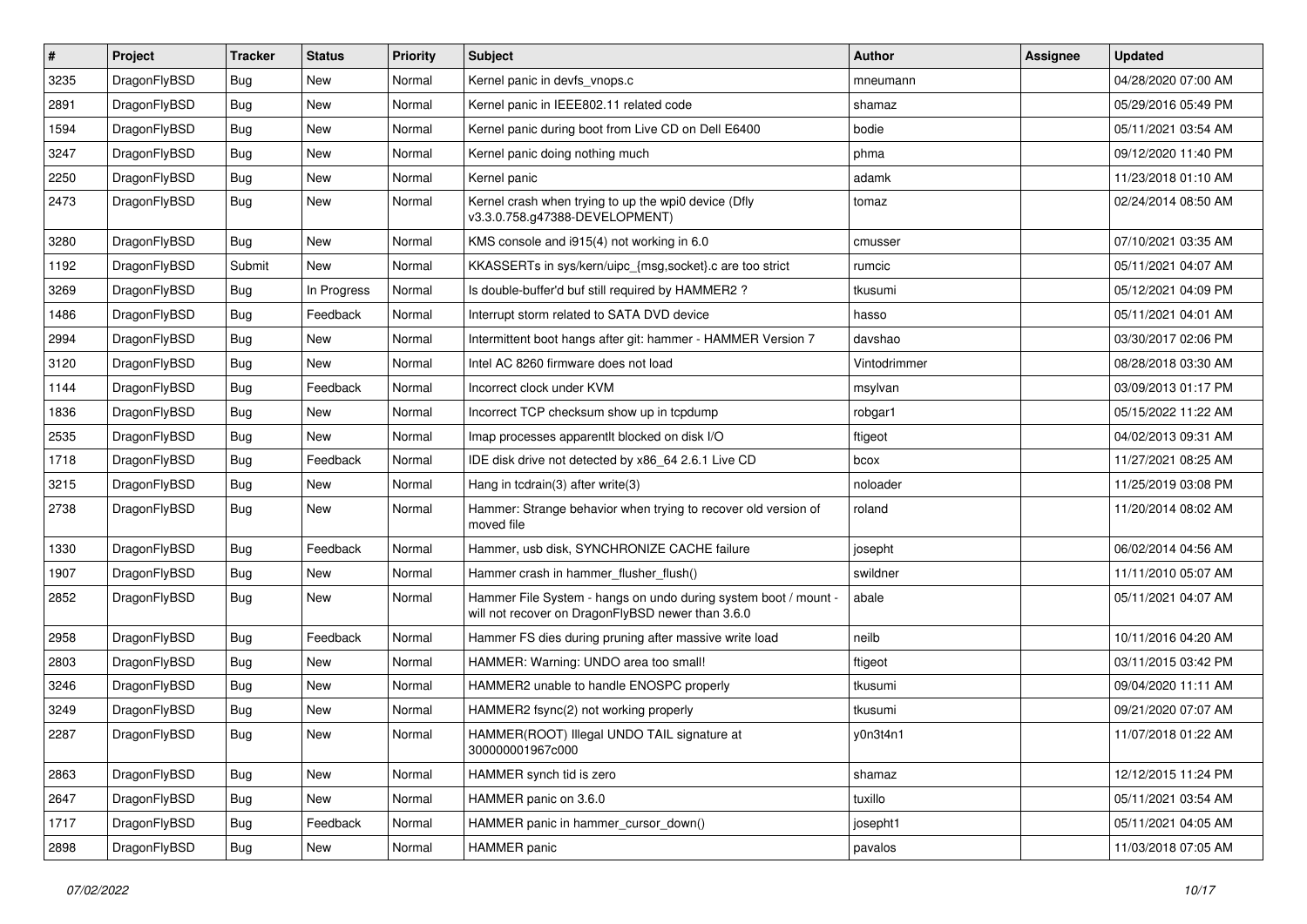| $\vert$ # | Project      | <b>Tracker</b> | <b>Status</b> | <b>Priority</b> | <b>Subject</b>                                                                                            | <b>Author</b> | Assignee | <b>Updated</b>      |
|-----------|--------------|----------------|---------------|-----------------|-----------------------------------------------------------------------------------------------------------|---------------|----------|---------------------|
| 1744      | DragonFlyBSD | Bug            | In Progress   | Normal          | HAMMER fsstress panic in hammer setup child callback                                                      | vsrinivas     |          | 05/11/2021 04:05 AM |
| 1749      | DragonFlyBSD | <b>Bug</b>     | In Progress   | Normal          | HAMMER fsstress panic in hammer flush inode core<br>'ip->flush state != HAMMER FST FLUSH'                 | vsrinivas     |          | 05/11/2021 04:06 AM |
| 3047      | DragonFlyBSD | Bug            | New           | Normal          | <b>HAMMER</b> critical write error                                                                        | samuel        |          | 06/19/2019 09:50 AM |
| 3301      | DragonFlyBSD | Bug            | <b>New</b>    | Normal          | Gkrellm from the packages is not showing logged in users in main<br>window, logged in users always $== 0$ | adrian        |          | 01/08/2022 04:24 AM |
| 2674      | DragonFlyBSD | <b>Bug</b>     | <b>New</b>    | Normal          | <b>GPT Support</b>                                                                                        | ftigeot       |          | 12/28/2015 02:54 PM |
| 1877      | DragonFlyBSD | Bug            | <b>New</b>    | Normal          | Freeze during 1st hammer cleanup after new install                                                        | elekktretterr |          | 05/15/2022 11:43 AM |
| 3201      | DragonFlyBSD | Submit         | <b>New</b>    | Normal          | Fixes make search display                                                                                 | htse          |          | 08/20/2021 04:02 PM |
| 2072      | DragonFlyBSD | <b>Bug</b>     | <b>New</b>    | Normal          | Fatal trap 12: stopped at lwkt_send_ipiq3                                                                 | rumcic        |          | 05/17/2011 04:12 AM |
| 2799      | DragonFlyBSD | Bug            | New           | Normal          | Fatal trap 12 caused by moused(8) -p/dev/cual0                                                            | opvalues      |          | 03/04/2015 11:01 PM |
| 979       | DragonFlyBSD | <b>Bug</b>     | Feedback      | Normal          | Failure-prone USB mass storage (SB600? msdosfs? CAM?)                                                     | floid         |          | 01/15/2015 08:38 AM |
| 3147      | DragonFlyBSD | Submit         | <b>New</b>    | Normal          | Enable headless installation                                                                              | ddegroot      |          | 10/09/2018 01:25 PM |
| 1669      | DragonFlyBSD | Bug            | In Progress   | Normal          | Drive wont open using button                                                                              | elekktretterr |          | 02/29/2012 12:05 PM |
| 3299      | DragonFlyBSD | Bug            | In Progress   | Normal          | DragonFlyBSD reports utterly wrong uptime (most of the time, right<br>after booting in)                   | adrian        |          | 11/11/2021 01:43 PM |
| 2556      | DragonFlyBSD | <b>Bug</b>     | Feedback      | Normal          | DragonFly v3.5.0.81.gd3479 - Process signal weirdness                                                     | tuxillo       |          | 12/17/2013 03:48 PM |
| 3197      | DragonFlyBSD | Bug            | <b>New</b>    | Normal          | DragonFly upgrades                                                                                        | tse           |          | 04/18/2020 04:18 PM |
| 2619      | DragonFlyBSD | Bug            | <b>New</b>    | Normal          | DragonFly 3.6 can't be installed on a 6TB volume                                                          | ftigeot       |          | 02/23/2014 11:55 PM |
| 2595      | DragonFlyBSD | <b>Bug</b>     | New           | Normal          | DragonFly 3.4.3 crashes on SUN Blade X6250 with Qlogic ISP 2432<br>FC card                                | Turvamies     |          | 10/07/2013 11:53 AM |
| 2498      | DragonFlyBSD | <b>Bug</b>     | New           | Normal          | DFBSD v3.2.2-RELEASE - LIST FIRST(&bp->b dep) == NULL"<br>failed in vfs vmio release                      | tuxillo       |          | 05/31/2022 04:09 PM |
| 2351      | DragonFlyBSD | <b>Bug</b>     | In Progress   | Normal          | DFBSD v3.1.0.579.g44ccf - Stuck during startup, random freezes                                            | tuxillo       |          | 04/24/2012 08:21 AM |
| 2345      | DragonFlyBSD | Bug            | In Progress   | Normal          | DFBSD v3.1.0.457.gd679f - NFS panic on diskless station                                                   | tuxillo       |          | 04/07/2012 05:22 PM |
| 1959      | DragonFlyBSD | Bug            | New           | Normal          | DFBSD v2.9.1.422.gc98f2 - Panic during boot - IPv6 and PF                                                 | tuxillo       |          | 01/13/2011 03:37 AM |
| 2171      | DragonFlyBSD | <b>Bug</b>     | <b>New</b>    | Normal          | DFBSD v2.13.0.151.gdc8442 - panic: assertion "(*ptep &<br>$(PG_MANAGED PG_V)$ == $PG_V"$                  | tuxillo       |          | 11/04/2011 05:06 PM |
| 2166      | DragonFlyBSD | Bug            | New           | Normal          | DFBSD v2.13.0.109.g05b9d - Strange lockups                                                                | tuxillo       |          | 10/29/2011 11:20 AM |
| 2129      | DragonFlyBSD | Bug            | <b>New</b>    | Normal          | DFBSD v2.11.0.661.gf9438 i386 - panic: lockmgr thrd sleep                                                 | tuxillo       |          | 09/05/2011 09:49 AM |
| 2084      | DragonFlyBSD | <b>Bug</b>     | <b>New</b>    | Normal          | DFBSD v2.11.0.242.g4d317 - panic: zone: entry not free                                                    | tuxillo       |          | 07/03/2012 01:23 AM |
| 2078      | DragonFlyBSD | <b>Bug</b>     | New           | Normal          | DFBSD i386 v2.11.0.201.g3ed2f - Panic during installworld into a<br>vn0 device                            | tuxillo       |          | 05/19/2011 07:50 PM |
| 1332      | DragonFlyBSD | Bug            | Feedback      | Normal          | DFBSD 2.2 - Booting usbcdrom/usbsticks on thinkpad hangs on<br>"BTX Halted"                               | tuxillo       |          | 05/11/2021 04:00 AM |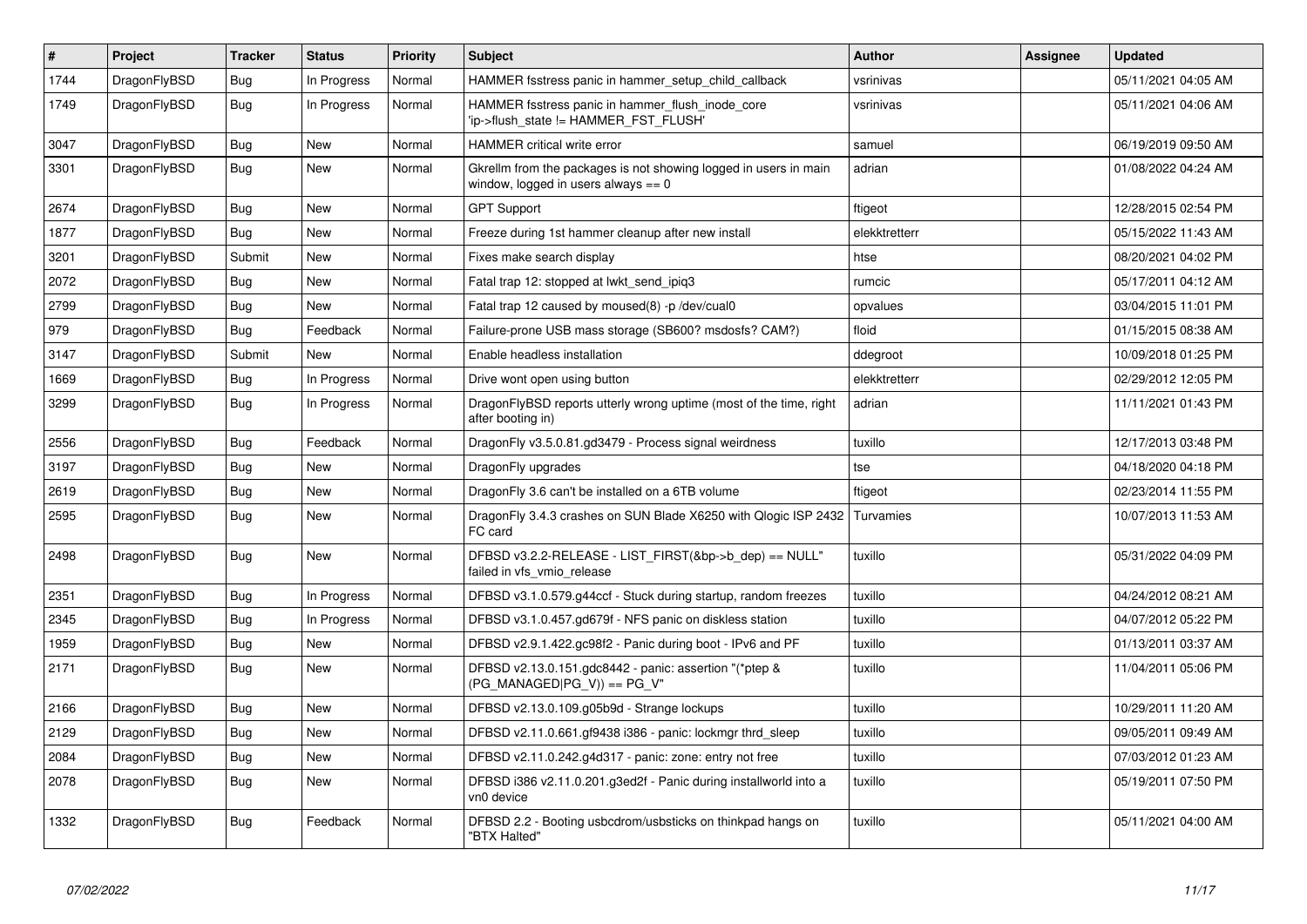| $\sharp$ | Project      | <b>Tracker</b> | <b>Status</b> | <b>Priority</b> | Subject                                                                                                            | Author        | Assignee | <b>Updated</b>      |
|----------|--------------|----------------|---------------|-----------------|--------------------------------------------------------------------------------------------------------------------|---------------|----------|---------------------|
| 2283     | DragonFlyBSD | Bug            | <b>New</b>    | Normal          | DFBSD DragonFly v2.13.0.957.g4f459 - pmap_release: page<br>should already be gone 0xc27120bc                       | tuxillo       |          | 01/23/2012 03:03 AM |
| 3208     | DragonFlyBSD | Bug            | <b>New</b>    | Normal          | Crash related to nfsd                                                                                              | tse           |          | 06/11/2020 05:52 AM |
| 2444     | DragonFlyBSD | <b>Bug</b>     | <b>New</b>    | Normal          | Crash during Hammer overnight cleanup                                                                              | justin        |          | 11/04/2012 07:58 AM |
| 3281     | DragonFlyBSD | Bug            | <b>New</b>    | Normal          | Crash after leaving unattended for a while                                                                         | bhaible       |          | 07/10/2021 03:32 AM |
| 1916     | DragonFlyBSD | <b>Bug</b>     | New           | Normal          | Constant crashes on x86_64 with UFS                                                                                | lentferj      |          | 11/21/2010 07:40 PM |
| 3152     | DragonFlyBSD | <b>Bug</b>     | Feedback      | Normal          | Console's size in ttyv0 and single user mode is sticking to 80x25,<br>while ttyv1 can make use of the whole screen | overtime      |          | 02/24/2019 01:08 AM |
| 2611     | DragonFlyBSD | <b>Bug</b>     | <b>New</b>    | Normal          | Change in IP address results in network not working                                                                | phma          |          | 12/05/2013 07:55 PM |
| 1961     | DragonFlyBSD | <b>Bug</b>     | <b>New</b>    | Normal          | Can't create dump from DDB                                                                                         | shamaz        |          | 01/29/2011 09:02 PM |
| 3313     | DragonFlyBSD | <b>Bug</b>     | <b>New</b>    | Normal          | Can't boot from my live USB at all. The kernel loading process<br>hangs.                                           | rempas        |          | 06/03/2022 12:16 AM |
| 1786     | DragonFlyBSD | <b>Bug</b>     | <b>New</b>    | Normal          | Calling NULL function pointer initiates panic loop                                                                 | sjg           |          | 10/11/2010 05:28 PM |
| 1727     | DragonFlyBSD | <b>Bug</b>     | Feedback      | Normal          | CD boot panic (2.6.1) (usb?)                                                                                       | kiril         |          | 05/15/2022 05:10 AM |
| 2210     | DragonFlyBSD | <b>Bug</b>     | <b>New</b>    | Normal          | Bugtracker cannot assign default project for new users                                                             | ahuete.devel  |          | 11/17/2011 11:30 AM |
| 2630     | DragonFlyBSD | <b>Bug</b>     | New           | Normal          | Bring in latest iconv fixes from FreeBSD10 as well as csmapper<br>updates                                          | tuxillo       |          | 05/11/2021 03:54 AM |
| 2434     | DragonFlyBSD | <b>Bug</b>     | New           | Normal          | BTX Halted - Boot fails on USB/GUI                                                                                 | lucmv         |          | 10/17/2012 08:12 PM |
| 1975     | DragonFlyBSD | <b>Bug</b>     | <b>New</b>    | Normal          | Applications seg fault in select() and poll()                                                                      | rumcic        |          | 05/31/2022 02:58 PM |
| 2430     | DragonFlyBSD | <b>Bug</b>     | New           | Normal          | Alternate Password Hash method                                                                                     | robin.carey1  |          | 10/07/2012 06:28 AM |
| 2921     | DragonFlyBSD | Submit         | <b>New</b>    | Normal          | Allow moused to accept userland mouse events                                                                       | tautolog      |          | 05/11/2021 04:08 AM |
| 3189     | DragonFlyBSD | Bug            | New           | Normal          | Allow DragonFly Mail Agent to accept an alternate config via<br>command line switch                                | iang          |          | 08/16/2021 12:42 AM |
| 3276     | DragonFlyBSD | Submit         | New           | Normal          | Add option controlling whether gpt expand expands the last partition<br>(needs testing)                            | falsifian     |          | 07/10/2021 03:35 AM |
| 3227     | DragonFlyBSD | Submit         | <b>New</b>    | Normal          | Add HAMMER2 instructions in the installation medium README                                                         | daftaupe      |          | 03/26/2020 03:34 PM |
| 3135     | DragonFlyBSD | Submit         | New           | Normal          | Add EVFILT_RECV and EVFILT_SEND                                                                                    | tautolog      |          | 05/25/2018 09:59 PM |
| 1592     | DragonFlyBSD | <b>Bug</b>     | Feedback      | Normal          | AcpiOSUnmapMemory: Warning, deallocation did not track<br>allocation.                                              | eocallaghan   |          | 06/02/2014 07:45 AM |
| 1923     | DragonFlyBSD | Bug            | New           | Normal          | Abysmal NFS performance with IPv6                                                                                  | ftigeot       |          | 12/05/2010 09:34 PM |
| 2568     | DragonFlyBSD | <b>Bug</b>     | New           | Normal          | AHCI panic                                                                                                         | josepht       |          | 06/07/2013 05:52 PM |
| 1181     | DragonFlyBSD | <b>Bug</b>     | In Progress   | Normal          | ACX111 panic                                                                                                       | elekktretterr |          | 05/11/2021 04:00 AM |
| 2816     | DragonFlyBSD | <b>Bug</b>     | New           | Normal          | A multitasking process being debugged can get stuck                                                                | phma          |          | 05/19/2015 03:57 AM |
| 2138     | DragonFlyBSD | <b>Bug</b>     | New           | Normal          | > 100% CPU usage                                                                                                   | robin.carey1  |          | 09/26/2011 12:20 PM |
| 2688     | DragonFlyBSD | <b>Bug</b>     | New           | Normal          | 67613368bdda7 Fix wrong checks for U4B presence Asrock Z77M<br>difficulty detecting USB keyboard                   | davshao       |          | 06/28/2014 07:08 PM |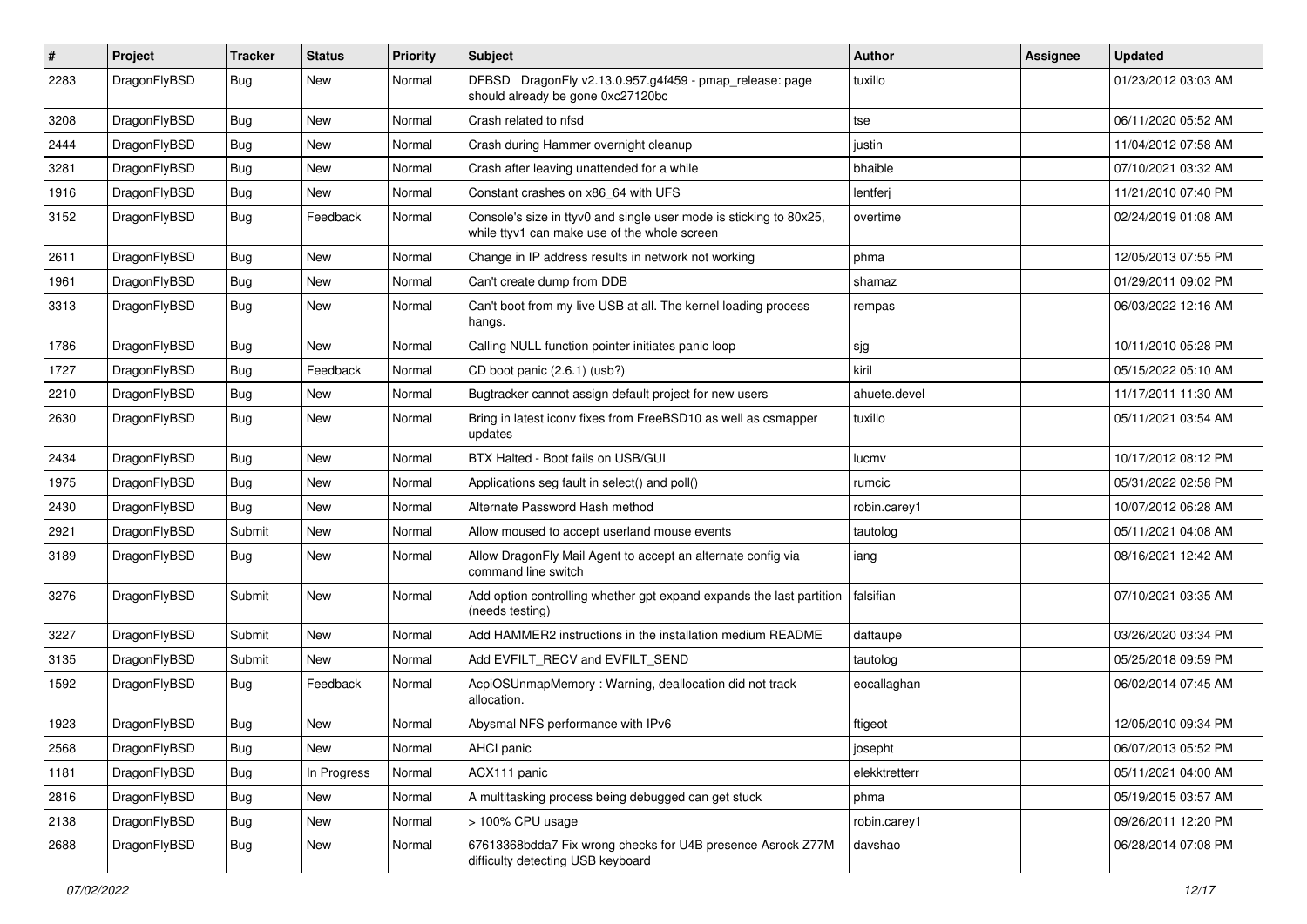| $\vert$ # | Project      | <b>Tracker</b> | <b>Status</b> | <b>Priority</b> | <b>Subject</b>                                                                                                                                              | <b>Author</b>     | Assignee | <b>Updated</b>      |
|-----------|--------------|----------------|---------------|-----------------|-------------------------------------------------------------------------------------------------------------------------------------------------------------|-------------------|----------|---------------------|
| 2644      | DragonFlyBSD | Bug            | Feedback      | Normal          | 3.6.0-REL trap 9 on boot                                                                                                                                    | memmerto          |          | 11/27/2021 08:08 AM |
| 2107      | DragonFlyBSD | <b>Bug</b>     | <b>New</b>    | Normal          | 2.10.1 sata dvd drive issue                                                                                                                                 | ausppc            |          | 07/31/2011 08:41 PM |
| 2652      | DragonFlyBSD | <b>Bug</b>     | New           | Normal          | 189a0ff3761b47  ix: Implement MSI-X support locks up Lenovo<br>S <sub>10</sub> Intel Atom n <sub>270</sub>                                                  | davshao           |          | 05/14/2014 01:55 AM |
| 570       | DragonFlyBSD | Bug            | Feedback      | Normal          | 1.8.x: ACPI problems                                                                                                                                        | qhwt+dfly         |          | 06/02/2014 03:45 AM |
| 604       | DragonFlyBSD | Bug            | In Progress   | Normal          | 1.8.1-RELEASE - clock runs fast on mainboard ASUS P5A-B                                                                                                     | yeti              |          | 05/11/2021 03:55 AM |
| 2835      | DragonFlyBSD | Bug            | <b>New</b>    | Normal          | /usr/include/c++/5.0/bits/c++locale.h likes<br>POSIX C SOURCE>=200809                                                                                       | davshao           |          | 11/18/2015 03:40 AM |
| 1990      | DragonFlyBSD | Bug            | <b>New</b>    | Normal          | /mnt too large to mount                                                                                                                                     | peur.neu          |          | 02/16/2011 11:24 PM |
| 2565      | DragonFlyBSD | Bug            | <b>New</b>    | Normal          | "ifconfig ix0 up" panic                                                                                                                                     | Itpig402a         |          | 06/03/2013 05:46 AM |
| 1920      | DragonFlyBSD | Bug            | New           | High            | system hangs                                                                                                                                                | zhtw              |          | 11/22/2010 08:59 AM |
| 2296      | DragonFlyBSD | Bug            | In Progress   | High            | panic: assertion "m->wire count > 0" failed                                                                                                                 | thomas.nikolajsen |          | 08/30/2012 06:09 AM |
| 1185      | DragonFlyBSD | Bug            | New           | High            | need a tool to merge changes into /etc                                                                                                                      | wa1ter            |          | 02/18/2014 06:02 AM |
| 2736      | DragonFlyBSD | Bug            | <b>New</b>    | High            | kernel panics on acpi_timer_probe function                                                                                                                  | cnb               |          | 05/11/2021 03:55 AM |
| 2140      | DragonFlyBSD | Bug            | New           | High            | hammer io delallocate panic with 'duplicate entry' message                                                                                                  | ttw               |          | 10/07/2011 12:22 PM |
| 2547      | DragonFlyBSD | Bug            | New           | High            | crashed while doing a dry run of pkg rolling-replace                                                                                                        | phma              |          | 04/18/2013 10:40 PM |
| 3240      | DragonFlyBSD | <b>Bug</b>     | <b>New</b>    | High            | compile error because of openssl with /usr/dports/security/rhash for<br>mysql 8 install                                                                     | <b>UlasSAYGIN</b> |          | 06/04/2020 08:05 AM |
| 884       | DragonFlyBSD | <b>Bug</b>     | In Progress   | High            | Performance/memory problems under filesystem IO load                                                                                                        | hasso             |          | 05/11/2021 03:50 AM |
| 2071      | DragonFlyBSD | Bug            | <b>New</b>    | High            | Panic on assertion: (int)(flg->seq - seq) > 0 in hammer flusher flush<br>after inode error                                                                  | vsrinivas         |          | 06/12/2011 07:59 AM |
| 3111      | DragonFlyBSD | Bug            | In Progress   | High            | Mouse lags every second heavily under X11                                                                                                                   | mneumann          |          | 12/12/2017 09:46 PM |
| 2396      | DragonFlyBSD | Bug            | Feedback      | High            | Latest 3.1 development version core dumps while destroying master<br><b>PFS</b>                                                                             | sgeorge           |          | 01/23/2013 04:10 PM |
| 2421      | DragonFlyBSD | Bug            | <b>New</b>    | High            | Kernel panic: vm fault: page 0xc0f70000 not busy!                                                                                                           | lentferj          |          | 10/03/2012 08:16 AM |
| 3129      | DragonFlyBSD | Bug            | <b>New</b>    | High            | Kernel panic with 5.2.0 on A2SDi-4C-HLN4F                                                                                                                   | stateless         |          | 04/24/2018 12:50 AM |
| 2915      | DragonFlyBSD | Bug            | <b>New</b>    | High            | Hammer mirror-copy problem                                                                                                                                  | t dfbsd           |          | 08/25/2016 05:28 AM |
| 3194      | DragonFlyBSD | Bug            | <b>New</b>    | High            | Hammer kernel crash on mirror-stream of PFS after upgrade<br>(assertion "cursor->flags &<br>HAMMER_CURSOR_ITERATE_CHECK" failed in<br>hammer btree iterate) | Anonymous         |          | 06/29/2019 01:32 PM |
| 2347      | DragonFlyBSD | <b>Bug</b>     | Feedback      | High            | Hammer PFSes destroy does not give back full space allocated to<br><b>PFS</b>                                                                               | sgeorge           |          | 07/19/2012 01:11 AM |
| 2638      | DragonFlyBSD | <b>Bug</b>     | Feedback      | High            | Fix machdep.pmap mmu optimize                                                                                                                               | tuxillo           |          | 05/11/2021 04:07 AM |
| 3266      | DragonFlyBSD | Bug            | <b>New</b>    | High            | Filesystems broken due to "KKASSERT(count &<br>TOK_COUNTMASK);"                                                                                             | tkusumi           |          | 03/15/2021 01:21 PM |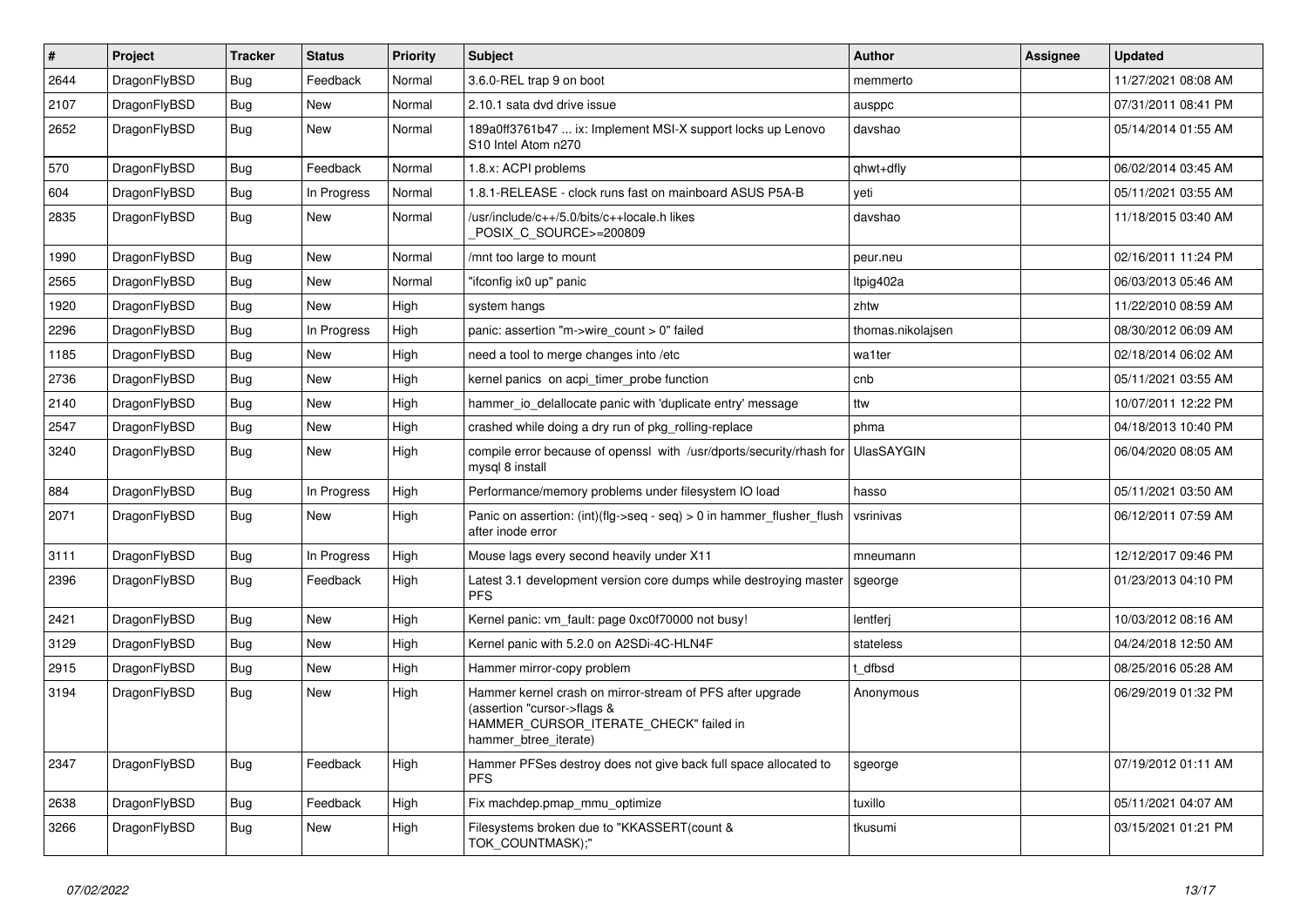| $\vert$ # | Project      | <b>Tracker</b> | <b>Status</b> | <b>Priority</b> | <b>Subject</b>                                                                  | Author        | Assignee | <b>Updated</b>      |
|-----------|--------------|----------------|---------------|-----------------|---------------------------------------------------------------------------------|---------------|----------|---------------------|
| 3124      | DragonFlyBSD | Bug            | <b>New</b>    | High            | DragonFlyBSD 5.0.2 with Hammer2 with UEFI install doesn't boot                  | wiesl         |          | 06/18/2019 05:07 AM |
| 2495      | DragonFlyBSD | Bug            | New           | High            | DFBSD v3.3.0.960.g553fe7 - ocnt != 0" failed in<br>prop object release          | tuxillo       |          | 05/31/2022 04:08 PM |
| 2117      | DragonFlyBSD | Bug            | New           | High            | ACPI and/or bce(4) problem with 2.11.0.673.g0d557 on HP DL380<br>G <sub>6</sub> | pauska        |          | 08/22/2011 10:15 AM |
| 2930      | DragonFlyBSD | Bug            | <b>New</b>    | High            | 'objcache' causes panic during 'nfs readdir'                                    | tofergus      |          | 07/26/2016 01:09 PM |
| 2657      | DragonFlyBSD | Bug            | <b>New</b>    | High            | Needs acl to migrate our servers                                                | ferney        |          | 03/31/2014 11:37 AM |
| 2141      | DragonFlyBSD | Bug            | <b>New</b>    | Urgent          | loader and/or documentation broken                                              | sjg           |          | 01/20/2012 10:51 AM |
| 2735      | DragonFlyBSD | Bug            | New           | Urgent          | iwn panics SYSSASSERT                                                           | cnb           |          | 05/11/2021 03:55 AM |
| 2499      | DragonFlyBSD | Bug            | In Progress   | Urgent          | DRAGONFLY 3 2 lockd not responding correctly                                    | Nerzhul       |          | 01/22/2013 12:47 PM |
| 3113      | DragonFlyBSD | <b>Bug</b>     | In Progress   | Urgent          | Booting vKernel fails due being out of swap space                               | tcullen       |          | 05/11/2021 04:14 AM |
| 2423      | DragonFlyBSD | <b>Bug</b>     | New           | Urgent          | After multiple panics/locks, hitting KKASSERT in<br>hammer init cursor          | rumcic        |          | 09/18/2012 02:28 AM |
| 599       | DragonFlyBSD | <b>Bug</b>     | New           | Urgent          | 1.9.0 reproducable panic                                                        | pavalos       |          | 12/22/2010 01:08 AM |
| 1538      | DragonFlyBSD | Bug            | New           | Low             | mountroot should probe file systems                                             | corecode      | alexh    | 11/24/2010 06:35 PM |
| 2353      | DragonFlyBSD | Bug            | In Progress   | Normal          | panic: assertion "gd->gd_spinlocks_wr == 0" failed in<br>bsd4_schedulerclock    | jaydg         | alexh    | 11/28/2012 01:57 AM |
| 2100      | DragonFlyBSD | Bug            | Feedback      | Normal          | devfs related panic                                                             | sepherosa     | alexh    | 07/10/2011 02:29 PM |
| 1430      | DragonFlyBSD | <b>Bug</b>     | New           | Normal          | Buggy w(1)?                                                                     | hasso         | alexh    | 11/24/2010 08:09 AM |
| 1127      | DragonFlyBSD | Bug            | Feedback      | Low             | cdrom drive not detected                                                        | tgr           | corecode | 01/15/2015 08:55 AM |
| 3154      | DragonFlyBSD | Submit         | New           | Normal          | Update serial handling in bootloader                                            | ddegroot      | dillon   | 11/06/2018 11:21 PM |
| 2819      | DragonFlyBSD | <b>Bug</b>     | In Progress   | Normal          | Random micro system freezes after a week of uptime                              | ftigeot       | dillon   | 08/16/2015 08:46 PM |
| 2092      | DragonFlyBSD | Bug            | <b>New</b>    | Normal          | Panic: Bad link elm 0x next->prev != elm                                        | masterblaster | dillon   | 12/04/2011 12:49 PM |
| 2037      | DragonFlyBSD | <b>Bug</b>     | Feedback      | Normal          | Panic Bad link elm while building packages                                      | ftigeot       | dillon   | 04/21/2011 07:20 AM |
| 1411      | DragonFlyBSD | <b>Bug</b>     | Feedback      | Normal          | Burning doesn't work with ahci(4)                                               | hasso         | dillon   | 05/11/2021 04:00 AM |
| 1831      | DragonFlyBSD | <b>Bug</b>     | Feedback      | High            | HAMMER "malloc limit exceeded" panic                                            | eocallaghan   | dillon   | 06/04/2022 04:38 AM |
| 1593      | DragonFlyBSD | <b>Bug</b>     | Feedback      | Normal          | panic: assertion: ccb == ap->ap_err_ccb in ahci_put_err_ccb                     | ftigeot       | ftigeot  | 05/15/2022 05:09 AM |
| 3031      | DragonFlyBSD | Submit         | In Progress   | Normal          | Update drm/radeon to Linux 4.7.10 as much as possible                           | davshao       | ftigeot  | 08/19/2021 12:33 PM |
| 2870      | DragonFlyBSD | <b>Bug</b>     | New           | High            | Broken text and icons when glamor acceleration is used                          | 375gnu        | ftigeot  | 01/31/2016 12:13 AM |
| 1964      | DragonFlyBSD | <b>Bug</b>     | New           | Normal          | iwn (panic assertion : wlan_assert_serialized)                                  | sjmm.ptr      | josepht  | 02/01/2011 12:57 PM |
| 1946      | DragonFlyBSD | <b>Bug</b>     | New           | Normal          | ieee80211 panic                                                                 | pavalos       | josepht  | 01/27/2011 06:00 PM |
| 385       | DragonFlyBSD | <b>Bug</b>     | Feedback      | Low             | Mail archive address removal                                                    | justin        | justin   | 03/09/2013 11:24 AM |
| 1969      | DragonFlyBSD | <b>Bug</b>     | New           | Normal          | pf-related network problem                                                      | pavalos       | lentferj | 02/01/2011 06:57 PM |
| 679       | DragonFlyBSD | <b>Bug</b>     | New           | Low             | Netgraph backward compatibility for old *LEN constants                          | nant          | nant     | 02/18/2014 05:45 AM |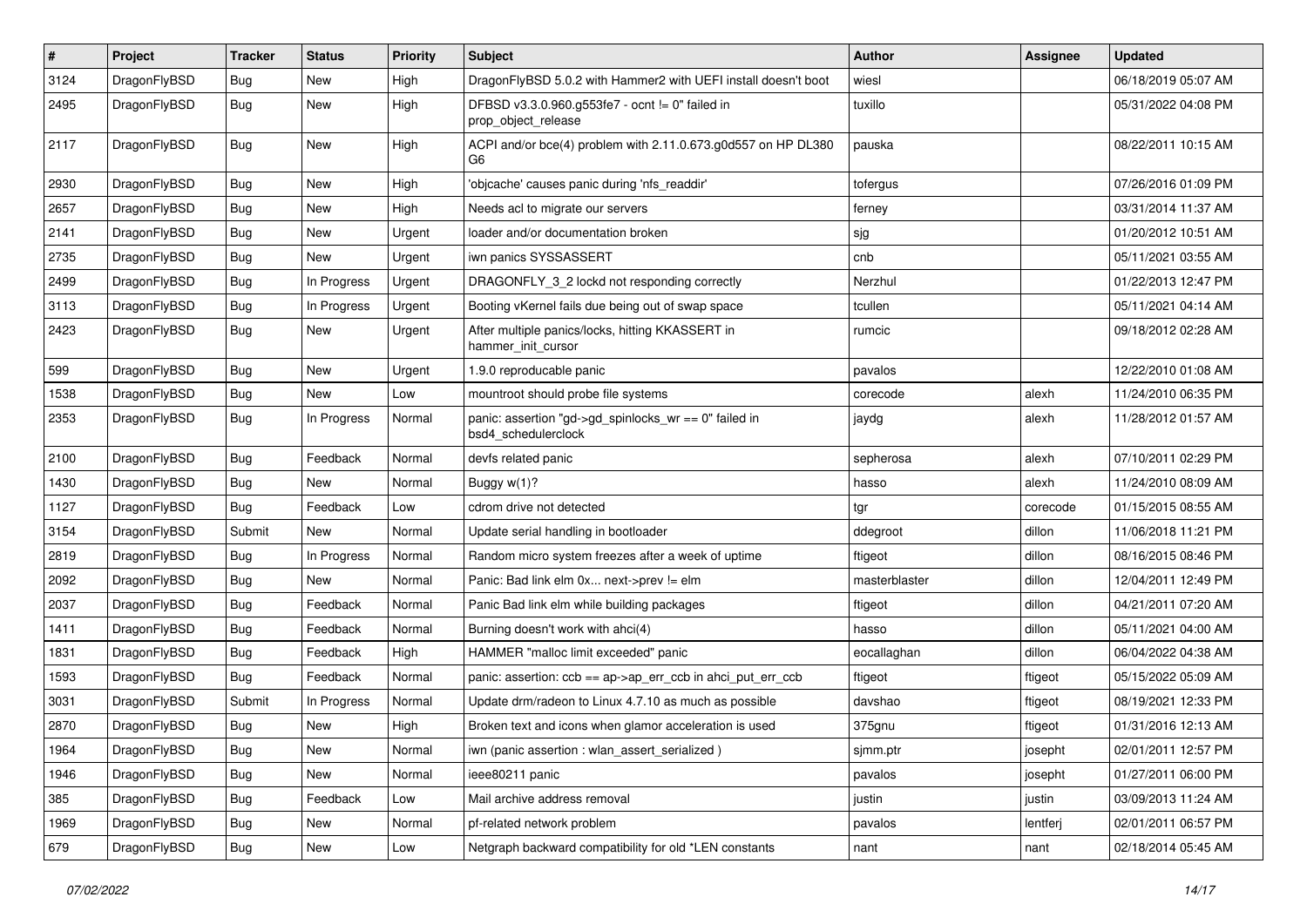| #    | Project      | <b>Tracker</b> | <b>Status</b> | <b>Priority</b> | Subject                                                                                                                                                  | <b>Author</b>    | <b>Assignee</b> | <b>Updated</b>      |
|------|--------------|----------------|---------------|-----------------|----------------------------------------------------------------------------------------------------------------------------------------------------------|------------------|-----------------|---------------------|
| 2549 | DragonFlyBSD | Bug            | In Progress   | Normal          | netgraph7: Kernel page fault.                                                                                                                            | russiane39       | nant            | 05/10/2013 11:20 PM |
| 600  | DragonFlyBSD | Bug            | <b>New</b>    | Low             | /sys/libkern/karc4random                                                                                                                                 | robin carey5     | profmakx        | 01/19/2015 03:07 AM |
| 2746 | DragonFlyBSD | Bug            | New           | Normal          | some fraction of xterms started from the xmonad window manager<br>get killed with SIGALRM                                                                | isenmann         | profmakx        | 12/28/2014 02:51 AM |
| 2822 | DragonFlyBSD | <b>Bug</b>     | <b>New</b>    | Normal          | USB 3.0 stick throws "reading primary partition table: error<br>accessing offset 000[] for 152" error, while the stick works on any<br>other OS I tested | revuwa           | profmakx        | 06/29/2015 05:56 AM |
| 168  | DragonFlyBSD | Bug            | In Progress   | Normal          | Livelocked limit engaged while trying to setup IPW wireless                                                                                              | mschacht         | sepherosa       | 05/11/2021 04:05 AM |
| 2825 | DragonFlyBSD | Bug            | New           | High            | 3x dhclient = hanging system (objcache exhausted)                                                                                                        | jaccovonb        | sepherosa       | 05/11/2021 03:55 AM |
| 1532 | DragonFlyBSD | Bug            | <b>New</b>    | Low             | jemalloc doesn't work on DragonFly                                                                                                                       | hasso            | sjg             | 08/02/2011 01:14 AM |
| 1769 | DragonFlyBSD | Bug            | New           | Normal          | panic: assertion: _tp->tt_msg->tt_cpuid == mycpuid in<br>tcp callout active                                                                              | pavalos          | sjg             | 05/15/2022 11:07 AM |
| 1302 | DragonFlyBSD | Bug            | In Progress   | Normal          | Checkpoint regression?                                                                                                                                   | sjg              | sjg             | 07/10/2013 05:22 PM |
| 2252 | DragonFlyBSD | Bug            | New           | Low             | snd hda not useable if loaded via /boot/loader.conf                                                                                                      | xbit             | swildner        | 12/14/2011 12:23 AM |
| 1714 | DragonFlyBSD | Bug            | <b>New</b>    | Low             | hwpmc                                                                                                                                                    | alexh            | swildner        | 08/18/2012 02:03 PM |
| 2265 | DragonFlyBSD | Bug            | New           | Normal          | mbsrtowcs does not properly handle invalid mbstate t in ps                                                                                               | c.turner1        | swildner        | 01/10/2012 07:56 PM |
| 341  | DragonFlyBSD | Bug            | New           | Normal          | Vinum erroneously repors devices as busy                                                                                                                 | corecode         | swildner        | 01/21/2012 04:50 AM |
| 2585 | DragonFlyBSD | Bug            | New           | Normal          | Dfly 3.4.3 on ESXi 5.1, HP Smart Array P410 passthrough<br>recognised, but not functioning                                                               | yggdrasil        | swildner        | 05/09/2022 08:14 AM |
| 1819 | DragonFlyBSD | Bug            | In Progress   | Low             | truss - Major revamping task list                                                                                                                        | tuxillo          | tuxillo         | 11/27/2021 08:45 AM |
| 2721 | DragonFlyBSD | Submit         | Feedback      | Low             | Some few zalloc calls to objcache ones replacements                                                                                                      | dclink           | tuxillo         | 05/11/2021 04:08 AM |
| 1428 | DragonFlyBSD | <b>Bug</b>     | Feedback      | Low             | POSIX.1e implementation is too old                                                                                                                       | hasso            | tuxillo         | 05/11/2021 04:00 AM |
| 1921 | DragonFlyBSD | Bug            | In Progress   | Normal          | we miss mlockall                                                                                                                                         | alexh            | tuxillo         | 06/18/2022 04:08 AM |
| 742  | DragonFlyBSD | Bug            | In Progress   | Normal          | umount problems with multiple mounts                                                                                                                     | corecode         | tuxillo         | 06/25/2022 04:02 AM |
| 731  | DragonFlyBSD | Bug            | New           | Normal          | system freeze on "slice too large"                                                                                                                       | corecode         | tuxillo         | 06/25/2022 04:01 AM |
| 1700 | DragonFlyBSD | Submit         | In Progress   | Normal          | skip boot2 menu on <enter></enter>                                                                                                                       | Johannes.Hofmann | tuxillo         | 05/15/2022 08:35 AM |
| 901  | DragonFlyBSD | Bug            | Feedback      | Normal          | route show needs to get data from all cpus                                                                                                               | corecode         | tuxillo         | 05/11/2021 03:50 AM |
| 1440 | DragonFlyBSD | Bug            | New           | Normal          | ptrace/gdb doesn't work after process blocks SIGTRAP                                                                                                     | corecode         | tuxillo         | 05/11/2021 03:52 AM |
| 847  | DragonFlyBSD | <b>Bug</b>     | Feedback      | Normal          | processes getting stuck on mount point                                                                                                                   | corecode         | tuxillo         | 05/11/2021 03:50 AM |
| 1583 | DragonFlyBSD | <b>Bug</b>     | In Progress   | Normal          | panic: assertion: cursor->trans->sync_lock_refs > 0 in<br>hammer_recover_cursor                                                                          | corecode         | tuxillo         | 05/11/2021 03:53 AM |
| 1030 | DragonFlyBSD | Bug            | In Progress   | Normal          | msdosfs umount panic                                                                                                                                     | corecode         | tuxillo         | 05/11/2021 03:51 AM |
| 1556 | DragonFlyBSD | <b>Bug</b>     | New           | Normal          | many processes stuck in "hmrrcm", system unusable                                                                                                        | corecode         | tuxillo         | 05/11/2021 03:52 AM |
| 1528 | DragonFlyBSD | Bug            | In Progress   | Normal          | ktrace does not show proper return values for pipe(2)                                                                                                    | corecode         | tuxillo         | 05/11/2021 03:52 AM |
| 911  | DragonFlyBSD | Bug            | Feedback      | Normal          | kldload/kernel linker can exceed malloc reserve and panic system                                                                                         | corecode         | tuxillo         | 05/11/2021 03:51 AM |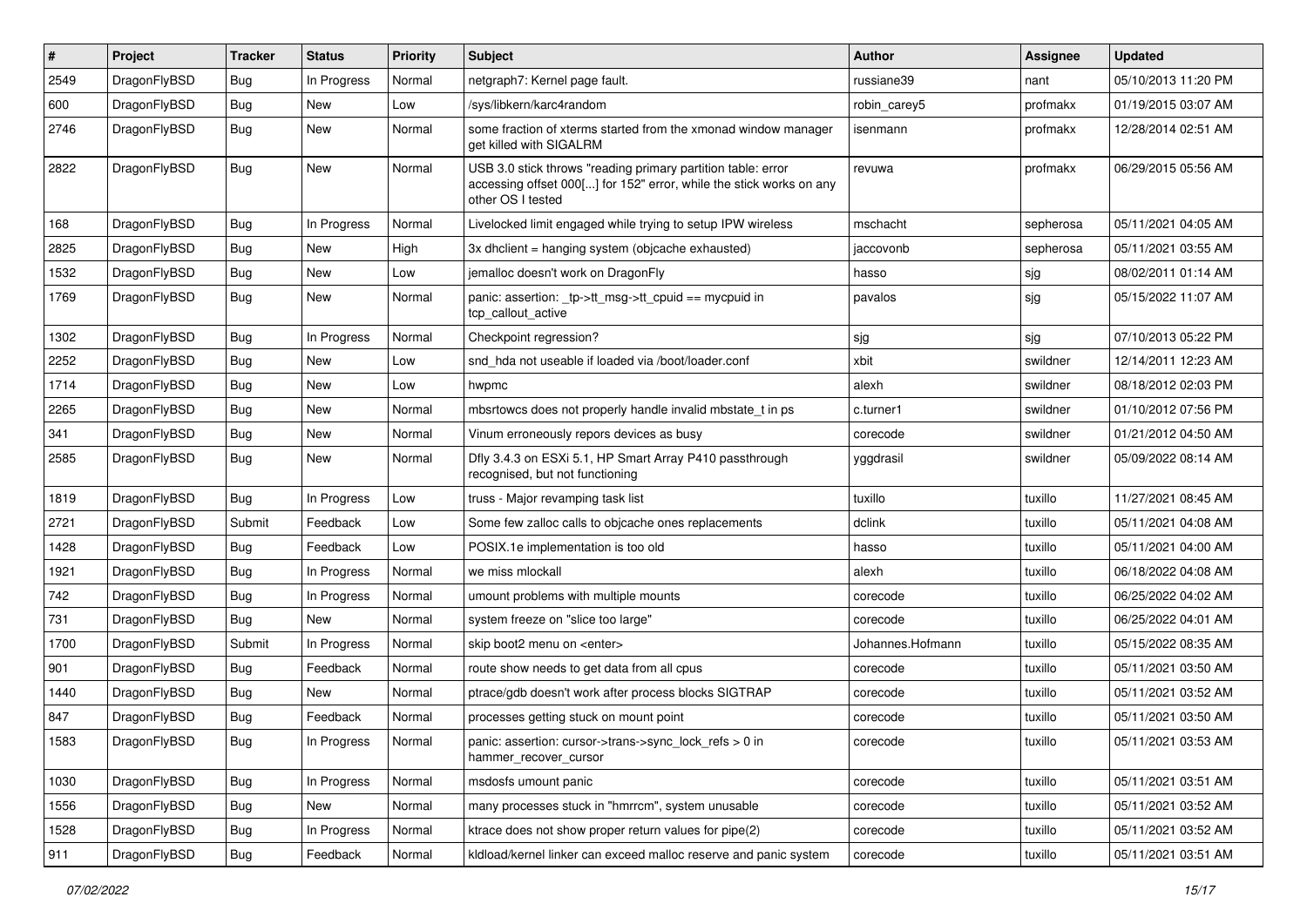| $\sharp$ | Project      | <b>Tracker</b> | <b>Status</b> | <b>Priority</b> | Subject                                                                                      | <b>Author</b>  | Assignee | <b>Updated</b>      |
|----------|--------------|----------------|---------------|-----------------|----------------------------------------------------------------------------------------------|----------------|----------|---------------------|
| 1475     | DragonFlyBSD | Bug            | In Progress   | Normal          | kernel blocks with low memory and syscons setting a high res mode<br>scrollback              | corecode       | tuxillo  | 05/11/2021 03:52 AM |
| 1397     | DragonFlyBSD | Bug            | Feedback      | Normal          | jobs -I output inconsistency when called from script                                         | Anonymous      | tuxillo  | 05/15/2022 05:07 AM |
| 1474     | DragonFlyBSD | <b>Bug</b>     | New           | Normal          | ithread 1 unexpectedly rescheduled                                                           | corecode       | tuxillo  | 05/11/2021 03:52 AM |
| 3028     | DragonFlyBSD | Bug            | In Progress   | Normal          | installer: confusion of set/get disk encryption passphrase dialogs                           | liweitianux    | tuxillo  | 06/03/2022 05:13 PM |
| 781      | DragonFlyBSD | <b>Bug</b>     | In Progress   | Normal          | fdisk uses wrong geometry on usb flash drives                                                | corecode       | tuxillo  | 05/11/2021 03:50 AM |
| 1547     | DragonFlyBSD | <b>Bug</b>     | In Progress   | Normal          | disklabel64 automatic sizing                                                                 | corecode       | tuxillo  | 05/11/2021 03:52 AM |
| 1579     | DragonFlyBSD | Bug            | Feedback      | Normal          | dfly 2.4.1 does not like HP DL360G4p and Smart Array 6400 with<br>MSA20                      | tomaz.borstnar | tuxillo  | 06/02/2014 02:44 PM |
| 1876     | DragonFlyBSD | Bug            | New           | Normal          | devfs in jail + logging out from console(ttyv1+) -> panic                                    | qhwt.dfly      | tuxillo  | 05/31/2022 03:24 PM |
| 1584     | DragonFlyBSD | <b>Bug</b>     | In Progress   | Normal          | can't use ssh from jail: debug1: read_passphrase: can't open<br>/dev/tty: Device busy        | corecode       | tuxillo  | 05/11/2021 03:53 AM |
| 1587     | DragonFlyBSD | Bug            | Feedback      | Normal          | can't gdb across fork                                                                        | corecode       | tuxillo  | 05/11/2021 03:54 AM |
| 1442     | DragonFlyBSD | <b>Bug</b>     | New           | Normal          | blocking SIGSEGV and triggering a segment violation produces an<br>all CPU consuming process | corecode       | tuxillo  | 05/11/2021 03:52 AM |
| 1287     | DragonFlyBSD | Bug            | Feedback      | Normal          | altq configuration doesn't work                                                              | corecode       | tuxillo  | 05/11/2021 03:51 AM |
| 1390     | DragonFlyBSD | <b>Bug</b>     | In Progress   | Normal          | Use id_t type for {get,set}priority()                                                        | Anonymous      | tuxillo  | 07/05/2019 02:18 AM |
| 3145     | DragonFlyBSD | Submit         | In Progress   | Normal          | Update libelf to FreeBSD 12 current and build as base library usable<br>by ports             | davshao        | tuxillo  | 08/20/2021 03:58 PM |
| 998      | DragonFlyBSD | Bug            | In Progress   | Normal          | Unconfiguring a vn while it is mounted                                                       | rumcic         | tuxillo  | 05/11/2021 04:00 AM |
| 2438     | DragonFlyBSD | Submit         | Feedback      | Normal          | <b>TRIM</b> fixes                                                                            | Anonymous      | tuxillo  | 05/11/2021 03:45 AM |
| 3160     | DragonFlyBSD | Submit         | In Progress   | Normal          | State the implementation difference in pkill/pgrep manual                                    | sevan          | tuxillo  | 06/03/2022 05:15 PM |
| 3318     | DragonFlyBSD | Bug            | In Progress   | Normal          | Segmenation fault when a process resumed with checkpt exits                                  | zabolekar      | tuxillo  | 06/18/2022 08:24 AM |
| 2717     | DragonFlyBSD | Submit         | Feedback      | Normal          | Out of range numeric handling                                                                | dclink         | tuxillo  | 05/11/2021 04:08 AM |
| 2496     | DragonFlyBSD | <b>Bug</b>     | New           | Normal          | NTFS malloc limit exceeded                                                                   | plasmob        | tuxillo  | 02/19/2013 08:47 AM |
| 1469     | DragonFlyBSD | Bug            | In Progress   | Normal          | Hammer history security concern                                                              | corecode       | tuxillo  | 05/11/2021 03:52 AM |
| 2358     | DragonFlyBSD | <b>Bug</b>     | In Progress   | Normal          | DFBSD v3.0.2.32.g928ca - panic: hammer: insufficient undo FIFO<br>space!                     | tuxillo        | tuxillo  | 05/10/2021 02:50 AM |
| 3314     | DragonFlyBSD | Bug            | <b>New</b>    | Normal          | Bring virtio_console(4) from FreeBSD                                                         | tuxillo        | tuxillo  | 05/29/2022 08:24 AM |
| 3295     | DragonFlyBSD | Bug            | In Progress   | Normal          | Adapt devel/libvirt for nymm                                                                 | tuxillo        | tuxillo  | 11/03/2021 04:56 PM |
| 1293     | DragonFlyBSD | Bug            | New           | Normal          | 2.2.1-REL Installer Request                                                                  | mk             | tuxillo  | 05/11/2021 04:00 AM |
| 2416     | DragonFlyBSD | Bug            | New           | Normal          | 'entry can be removed on mounted nfs filesystem                                              | ftigeot        | tuxillo  | 06/03/2014 04:40 AM |
| 3205     | DragonFlyBSD | <b>Bug</b>     | Feedback      | High            | Go compiler net test failing                                                                 | t_dfbsd        | tuxillo  | 05/10/2021 02:45 AM |
| 1198     | DragonFlyBSD | Bug            | New           | High            | DDB loops panic in db_read_bytes                                                             | corecode       | tuxillo  | 05/11/2021 03:51 AM |
| 3089     | DragonFlyBSD | <b>Bug</b>     | In Progress   | Normal          | vtnet(4) - disable TCP checksum offload by default                                           | jlane          | vadaszi  | 05/11/2021 04:14 AM |